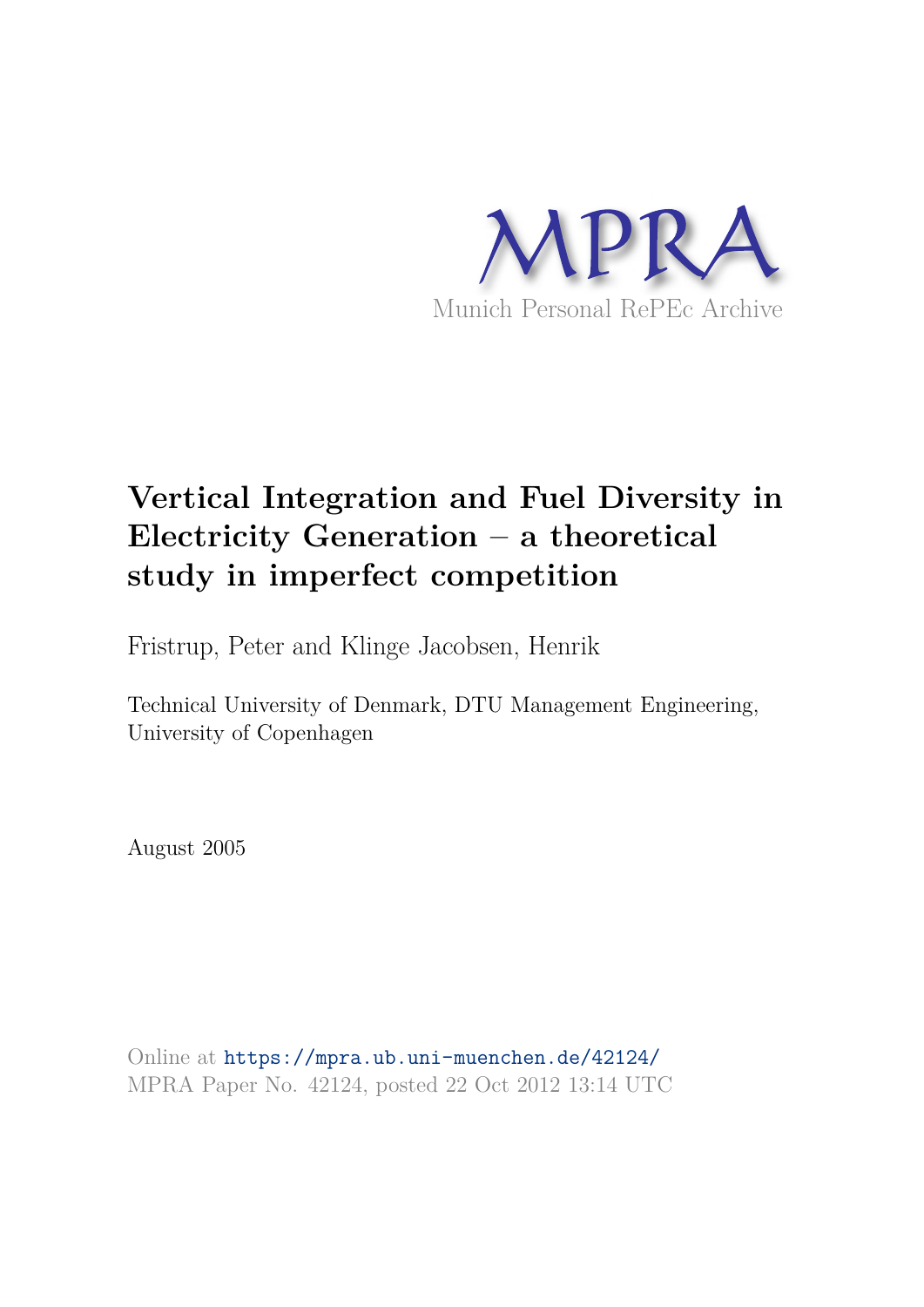# Vertical Integration and Fuel Diversity in Electricity Generation

– a theoretical study in imperfect competition

Peter Fristrup<sup>∗</sup> & Henrik K Jacobsen

Risø National Laboratory, Denmark

25 August 2005

#### Abstract

This paper contains an analysis of stylised natural gas and electricity supply sectors. Power plants operate either on natural gas or on a competing fuel – e.g. oil. The competing fuel is assumed to be traded at world market price whereas natural gas is sold by a national monopoly.

The paper conducts a number of analyses using different market structures, ranging from perfect competition, over oligopolistic competition among power plants using natural gas only, to situations with both gas and oil and vertical integration in the natural gas part of the sector.

The paper provides a number of results, some of which are quite surprising: (1) The natural gas monopoly price is only vaguely correlated with the oil price although the fuels are competing; (2) A merger between the gas supplier and a gas-fired power plant is likely to increase social welfare, and consumer surplus; and (3) Competition between fuels has more positive effect on social welfare than increased competition between gas-fired plants.

### 1 Introduction

The starting point of this analysis is a strong well-established electricity sector incorporating power plants that use either natural gas or a competing fuel, such as coal or oil. The model is short-term; and permanent technology is adopted so that the individual power plants cannot make changes to the fuel thereby dividing the electricity generating sector into two. It is further assumed that the oil can be purchased at a world market price whereas the natural gas is a local raw material subject to imperfect competition due to national protection. Hence, the natural gas supplier will be a monopoly supplier on several gas power plants that operate within the electricity market, competing with the oil-based electricity supplied. All power plants are assumed to have equal access to all customers in the electricity market. It is further assumed that the competition the gas market and the electricity market

<sup>∗</sup>Corresponding author: Peter Fristrup, The Royal Veterinary and Agricultural University of Denmark, pefr@kvl.dk.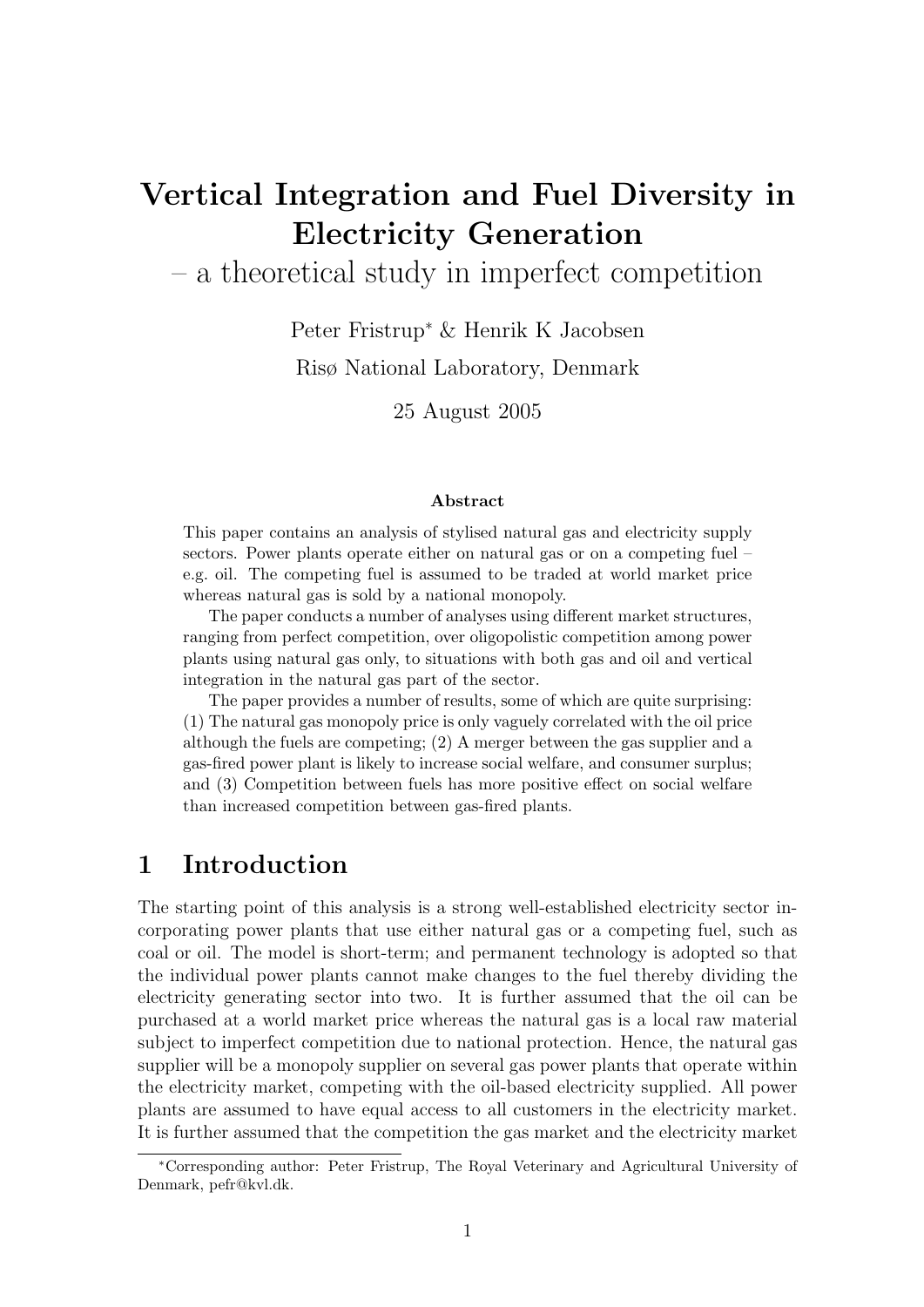are quantity competition, i.e. Cournot competition according to Cournot (1938) and Tirole (1988).

The analysis is concerned with two main points, namely:

- What happens if vertical integration becomes part of the gas market, and
- What effect will it have on the market structure and profitability of the gas section if there are competing electricity production technologies?

The analyses show many surprising results, for example, the price of natural gas is only partly linked to the price of oil, and that seemingly enhanced competition, such as more gas-fired plants, is not necessarily in the best interest of the electricity consumers.

This paper is organised as follows: Firstly, the gas part of the market is analysed – at first with two competitive power plants and later with three power plants. Secondly, the oil-based share of the electricity sector is introduced. Vertical integration in respect of the gas part is thereafter introduced. All the earlier results are reviewed on the basis of this vertical integration. Lastly, the six analyses of imperfect competition are all compared to the benchmark that corresponds to perfect competition.

#### 2 Two Gas-Fired Power Plants

As an introduction to the equilibrium analysis a simple case is considered, namely an electricity sector, where only gas-fired power plants exist. Their only option is to purchase natural gas from the monopoly supplier of natural gas. The supplier is assumed to fixed marginal cost, c. The supplier sells the natural gas to the two gas-fired power plants at a common wholesale price, w. The quantities of gas sold are  $q_1$  and  $q_2$  for plant 1 and 2 respectively. The gas supplier's profit is thus:

$$
\Pi_g(q_1, q_2, w) = (w - c)(q_1 + q_2).
$$

To facilitate calculations the output unit of the power are normalised, such that output equals input. The power plants face a common electricity demand described by a correspondence between quantities offered,  $q_1$  and  $q_2$ , and the market prices of electricity, p:

$$
q_1+q_2=1-p.
$$

In order to assure an equilibrium, it has to be assumed that the cost parameter  $c$  is less than unity otherwise the electricity demand will equal zero. Figure 1 illustrates market relations.

The Cournot equilibrium of the electricity market will according to Tirole (1988) be a symmetric Nash equilibrium with the following properties:

$$
q_1 = q_2 = \frac{1-w}{3},
$$
  
\n
$$
q = q_1 + q_2 = \frac{2}{3}(1-w),
$$
  
\n
$$
p = w + \frac{1-w}{3},
$$
  
\n
$$
\Pi_1(w) = \Pi_2(w) = \frac{(1-w)^2}{9},
$$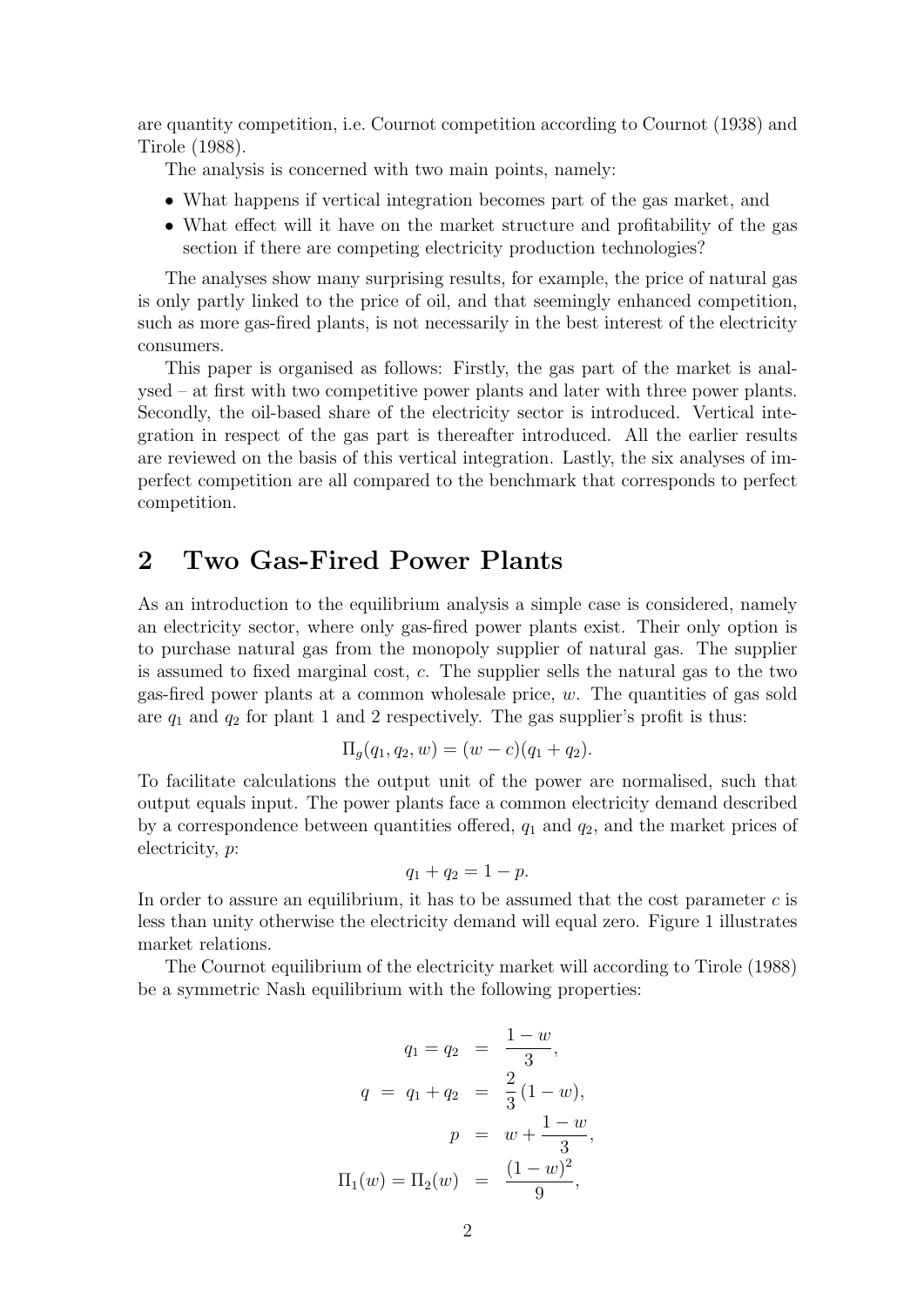

Figure 1. Market Relation I: A single gas supplier, serving a power plant duopoly

where  $\Pi_1(w)$  and  $\Pi_2(w)$  are the profit margins of power plant 1 and 2, respectively, as a function of the wholesale price of natural gas  $w$ . It is derived that the mark up at the power plant is  $(1 - w)/3$ .

The supplier of natural gas is now subject to demand,  $D_g(w)$ , defined by the following equation:

$$
D_g(w) = q_1 + q_2 = \frac{2(1-w)}{3}.
$$

We can easily derive his optimal wholesale price in that his profit can likewise be expressed as a function of  $w$  alone:

$$
\Pi_g(w) = (w - c)D_g(w) = \frac{2(1 - w)(w - c)}{3} \Rightarrow
$$
  
\n
$$
\frac{\partial \Pi_g(w)}{\partial w} = \frac{2(1 - 2w + c)}{3} = 0 \Rightarrow
$$
  
\n
$$
w = \frac{1 + c}{2}.
$$

Inserting his optimal wholesale price into the demand equations leads to:

$$
q_1 = q_2 = \frac{1-c}{6} \Rightarrow
$$
  
\n
$$
q_1 + q_2 = \frac{1-c}{3}
$$
  
\n
$$
\Rightarrow p = \frac{2+c}{3}.
$$

On the basis of the deduced quantities, the profits and the cunsumer suprplus, CS, in the sector will be as follows:

$$
\Pi_1 = \Pi_2 = \frac{(1-c)^2}{36},
$$
  

$$
\Pi_g = \frac{(1-c)^2}{6},
$$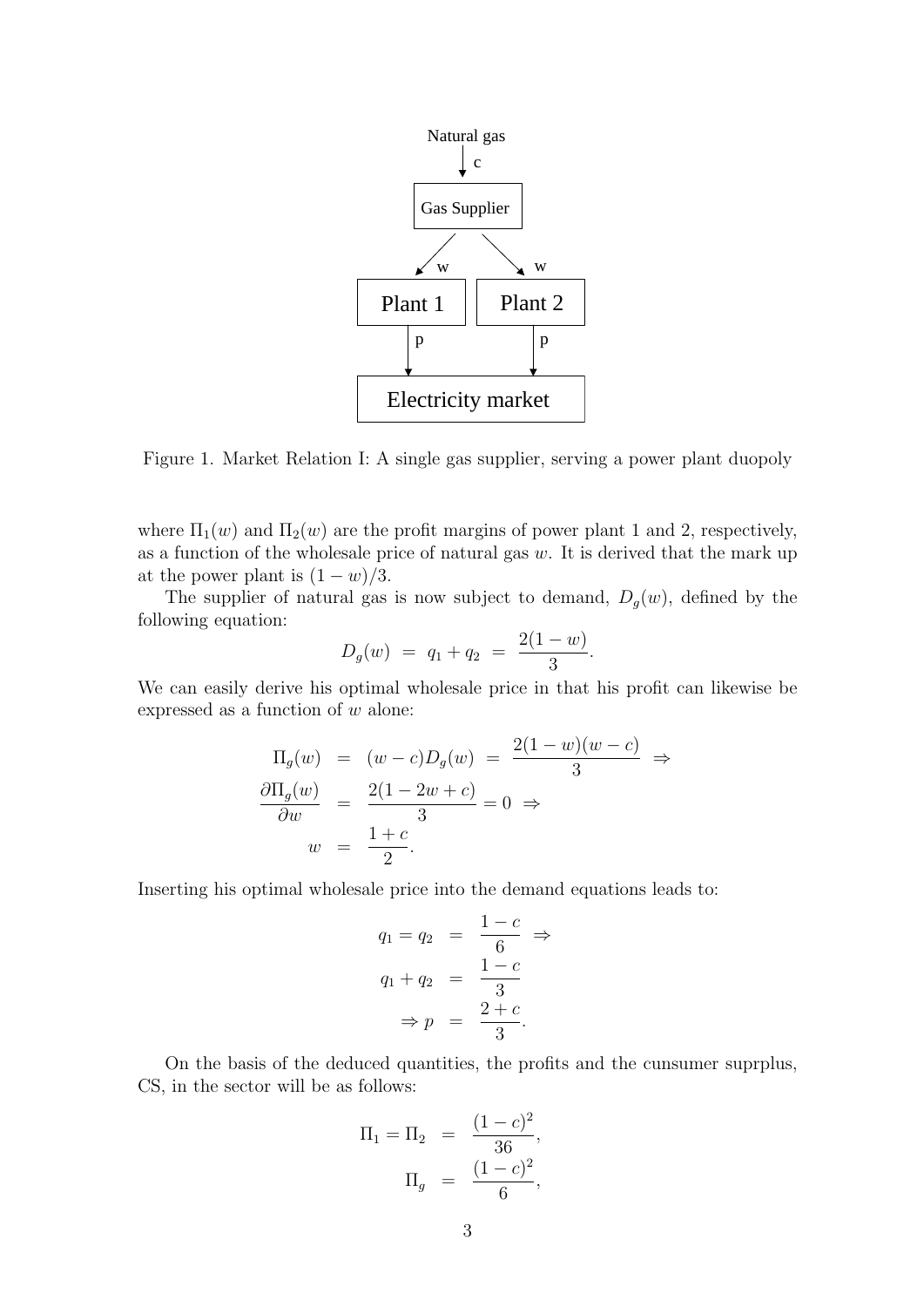$$
\Pi + \Pi_1 + \Pi_2 = \frac{8(1-c)^2}{36},
$$
  
\nCS =  $\frac{q(1-p)}{2} = q^2/2$   
\n=  $\frac{(1-c)^2}{18}$ .

The social welfare, W, is thus:

$$
W = CS + \Pi_g + \Pi_1 + \Pi_2 = 10(1 - c)^2/36.
$$

Because there are market imperfections at two levels, it is not feasible to calculate traditional indicators for market power, such as the Herfindahl or Lerner indexes. An indicator of the size of the market imperfections could instead be to calculate the dead weight loss, DWL, and thereafter calculate the relative loss, namely the relationship, DWLR, between the dead weight loss and the social welfare in social optimum.

The maximum achievable social welfare, maxW, corresponds to a situation where resources are optimally utilised, i.e., when marginal cost, marginal value and price coincide.

$$
\max W = CS_{|p=c} = \frac{q(1-p)}{2}
$$
  
=  $\frac{(1-p)^2}{2} = \frac{(1-c)^2}{2}$ .  
DWL = maxW - W  
=  $\frac{(1-c)^2}{2} - \frac{10(1-c)^2}{36}$   
=  $\frac{2(1-c)^2}{9}$ .  
DWLR =  $\frac{\text{DWL}}{\text{maxW}}$   
=  $\frac{2(1-c)^2/9}{(1-c)^2/2} = 4/9 = 44\%.$ 

The dead weight loss constitutes, therefore, nearly half the potential social welfare. The magnitude of the loss is due to mark-ups at both stages of the supply chain. The gas supplier is responsible for 75% of the profit and is, therefore, also believed to be the main contributor to the dead weight loss. The figures from the analysis are shown in the column headed GG in Table 1 at the end of this article.

We will in the following sections look at what occurs when the power plants are subject to a higher degree of competition.

#### 3 Three Gas-Fired Power Plants

Even though the gas power stations jointly only accounted for 25% of the profit that was due to the imperfect competition, we will look at what it would mean to have greater competition between the gas power stations.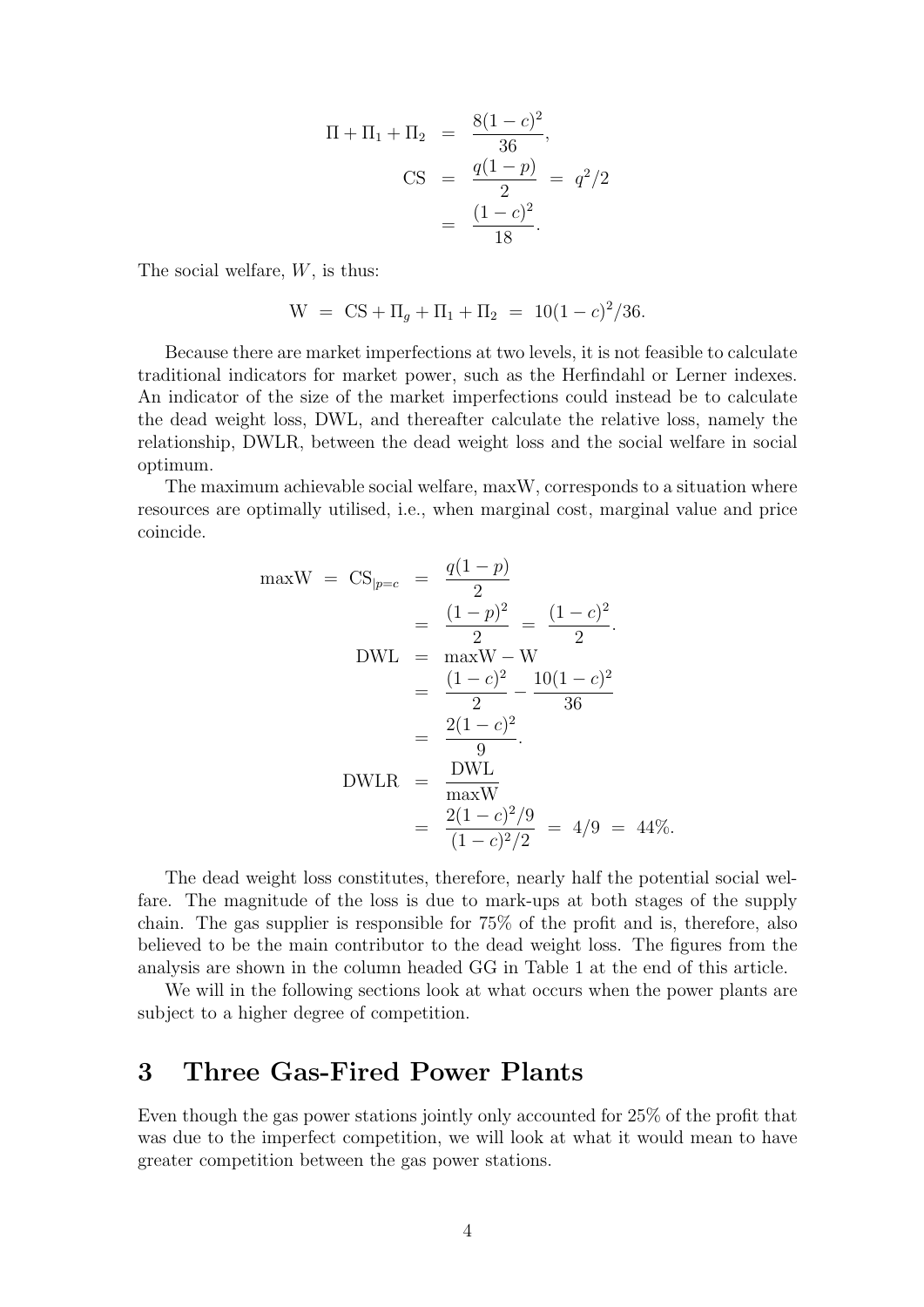Greater competition will be analysed through an example where three gas power stations are present on the market. Their profit will be as follows:

$$
\Pi_i(q_i; q_j, q_k, w) = q_i(p - w) = q_i(1 - q_1 - q_2 - q_3 - w), \ i = 1, 2, 3, \ i \neq j \neq k.
$$

Applied notation as before, the following description of the balance is obtained:

$$
q_{i} = \frac{1-w}{4}, i = 1, 2, 3,
$$
  
\n
$$
q_{1} + q_{2} + q_{3} = \frac{3(1-w)}{4},
$$
  
\n
$$
\Pi_{g} = (w-c)\frac{3(1-w)}{4},
$$
  
\n
$$
w = \frac{1+c}{2},
$$
  
\n
$$
q_{i} = \frac{1-c}{8}, i = 1, 2, 3,
$$
  
\n
$$
q = q_{1} + q_{2} + q_{3} = \frac{3(1-c)}{8},
$$
  
\n
$$
p = \frac{5+3c}{8},
$$
  
\n
$$
\Pi_{i} = \frac{(1-c)^{2}}{64}, i = 1, 2, 3,
$$
  
\n
$$
\Pi_{g} = \frac{3(1-c)^{2}}{16},
$$
  
\n
$$
\Pi_{1} + \Pi_{2} + \Pi_{3} + \Pi_{g} = \frac{15(1-c)^{2}}{64},
$$
  
\n
$$
\text{CS} = q^{2}/2 = \frac{9}{128}(1-c)^{2}.
$$

If we compare the results from the situation with only two gas-fired power plants, we will not surprisingly see that the dead weight loss has now become smaller. The electricity production has increased with 12.5% from  $(1 - c)/3$  to  $3(1 - c)/8$ . This level is, however, still below half of the quantity associated with maximum welfare equilibrium in which the quantity would have been  $1 - c$ . The consumer profit has increased by a factor of 5. The gas supplier's profit has slightly increased, so it is only the power stations, both individually and jointly, that have lost profit. Despite the gas supplier's income increase, the model finds that the consumers and the power plants as a whole have gained. Consumers have gained. Power plants have lost.

Considering the movement of incomes, it is surprising that the optimal wholesale price from the gas supplier is still the same as the previous scenario. So, even though the natural gas supplier profits from the increased competition among his costumers, which is unambiguously expected to imply larger sales, it is not optimal for him to increase the price.

The welfare analysis give:

$$
W = \Pi_g + \Pi_1 + \Pi_2 + \Pi_3 + CS
$$
  
=  $\frac{39(1 - c)^2}{128}$ ,  

$$
DWL = \max W - W
$$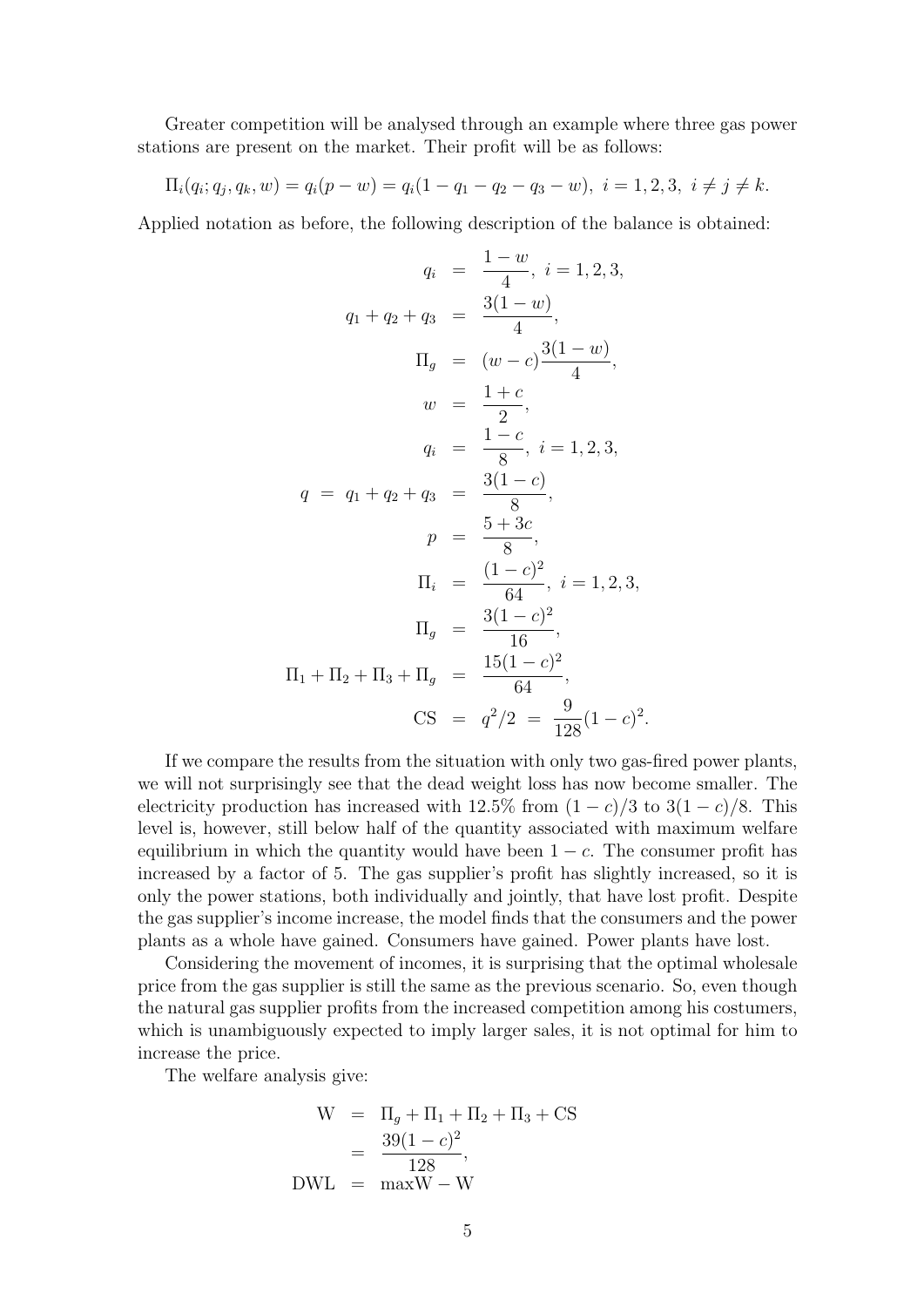$$
= \frac{(1-c)^2}{2} - \frac{39(1-c)^2}{128}
$$

$$
= \frac{25(1-c)^2}{128}.
$$
DWLR = 
$$
\frac{DWL}{\max W}
$$

$$
= \frac{25(1-c)^2/128}{(1-c)^2/2} = 25/64 = 39\%.
$$

The existence of three competitive power stations gives an increase in the total production of 13% in comparison to the situation with only two power stations. The dead weight loss has been reduced by 11%, but is still quite high. The natural gas supplier more than triples his profit. The figures from this analysis are shown in the column headed GGG in Table 1 at the end of this article.

#### 4 Two Gas-Fired and One Oil-Fired Power Plant

Consider now the natural gas scenario as previously with an addition of competing power plants using a fuel other than gas. This fuel could, for example, be oil. It is assumed that the fuel technology i fixed, i.e. ta hat gas cannot be substituted by oil. To facilitate calculations the oil-based part of the sector is aggregated to be just one single plant that acquires oil at a world market price,  $w_0$ . Oil prices are assumed to be normalised to be the relative fuel cost of generating one unit of electricity. The marginal costs from transforming oil to electricity are assumed to be zero and the oil-fired power plant provides the electricity volume  $q_0$ . The market structure for this scenario is illustrated in Figure 2.



Figur 2. Market Relation II: Two gas-fired plants and a single oil-fired plant.

The natural gas part of the electricity market is as previously: The supplier is assumed to have fixed marginal costs, c, and to market the natural gas to the two gas-fired power plant at a common wholesale price,  $w$ , in the volumes  $q_1$  and  $q_2$ ,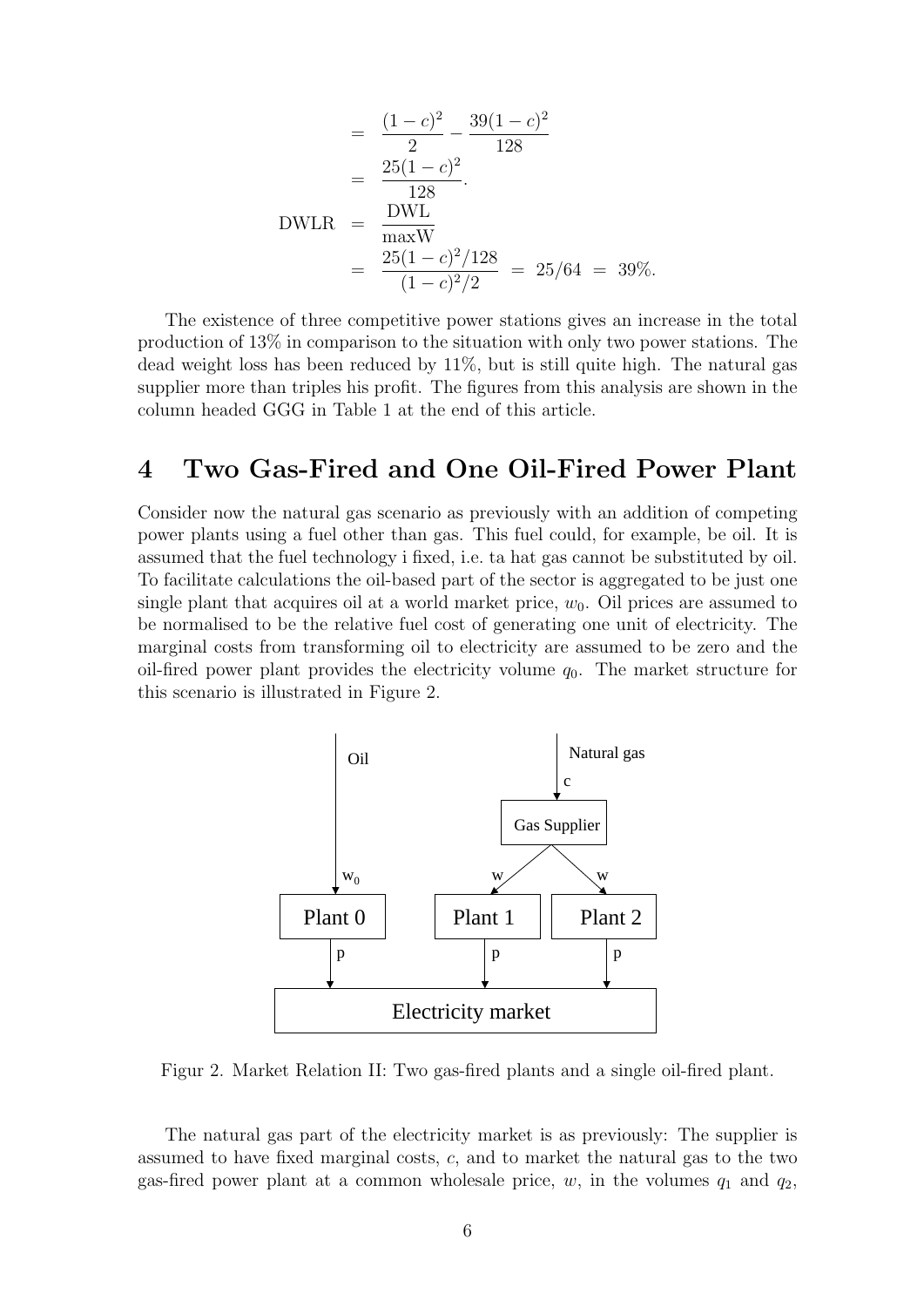respectively. The natural gas supplier's profit is:

$$
\Pi_g(q_1, q_2, w) = (w - c)(q_1 + q_2).
$$

It is further assumed that the power plants, both gas and oil based, are facing a commond demand curve with the following correlation between marketed quantities of electricyt and the common electricity market price, p:

$$
q_0 + q_1 + q_2 = 1 - p.
$$

The two gas-fired power plants have the following profits:

$$
\Pi_i(q_i; q_0, q_j, w) = (p - w)q_i = (1 - q_0 - q_1 - q_2 - w)q_i, \ i = 1, 2.
$$

The oil-fired power plant will have the profit:

$$
\Pi_0(q_0; q_1, q_2, w_0) = (p - w_0)q_0 = (1 - q_0 - q_1 - q_2 - w_0)q_0.
$$

The individual power plants maximise their profit in accordance with the wholesale price for the fuels and the other plants production levels. The first order conditions for the profit functions lead to the power plants' reaction functions:

$$
q_0 = \frac{1 - q_1 - q_2 - w_0}{2},
$$
  
\n
$$
q_1 = \frac{1 - q_0 - q_2 - w}{2},
$$
  
\n
$$
q_2 = \frac{1 - q_0 - q_1 - w}{2}.
$$

The Nash-equilibrium within this supply game, where plant 1 and 2 are identical, will be:

$$
q_0 = \frac{q_1 + q_2}{2} + (w - w_0),
$$
  
\n
$$
q_1 = q_2 = q_0 - (w - w_0)
$$
  
\n
$$
\Rightarrow q_0 = \frac{1 - 3w_0 + 2w}{4},
$$
  
\n
$$
q_1 = q_2 = \frac{1 + w_0 - 2w}{4}.
$$

The joint demand for gas,  $D_g(w; w_0) = q_1 + q_2$ , will be:

$$
D_g(w; w_0) = \frac{1 + w_0 - 2w}{2}.
$$

The natural gas supplier's profit,  $\Pi_g$  is:

$$
\Pi_g = (w - c)D_g(w; w_0),
$$

leading to a the following natural gas monopoly wholesale price:

$$
w = \frac{1 + 2c + w_0}{4}.
$$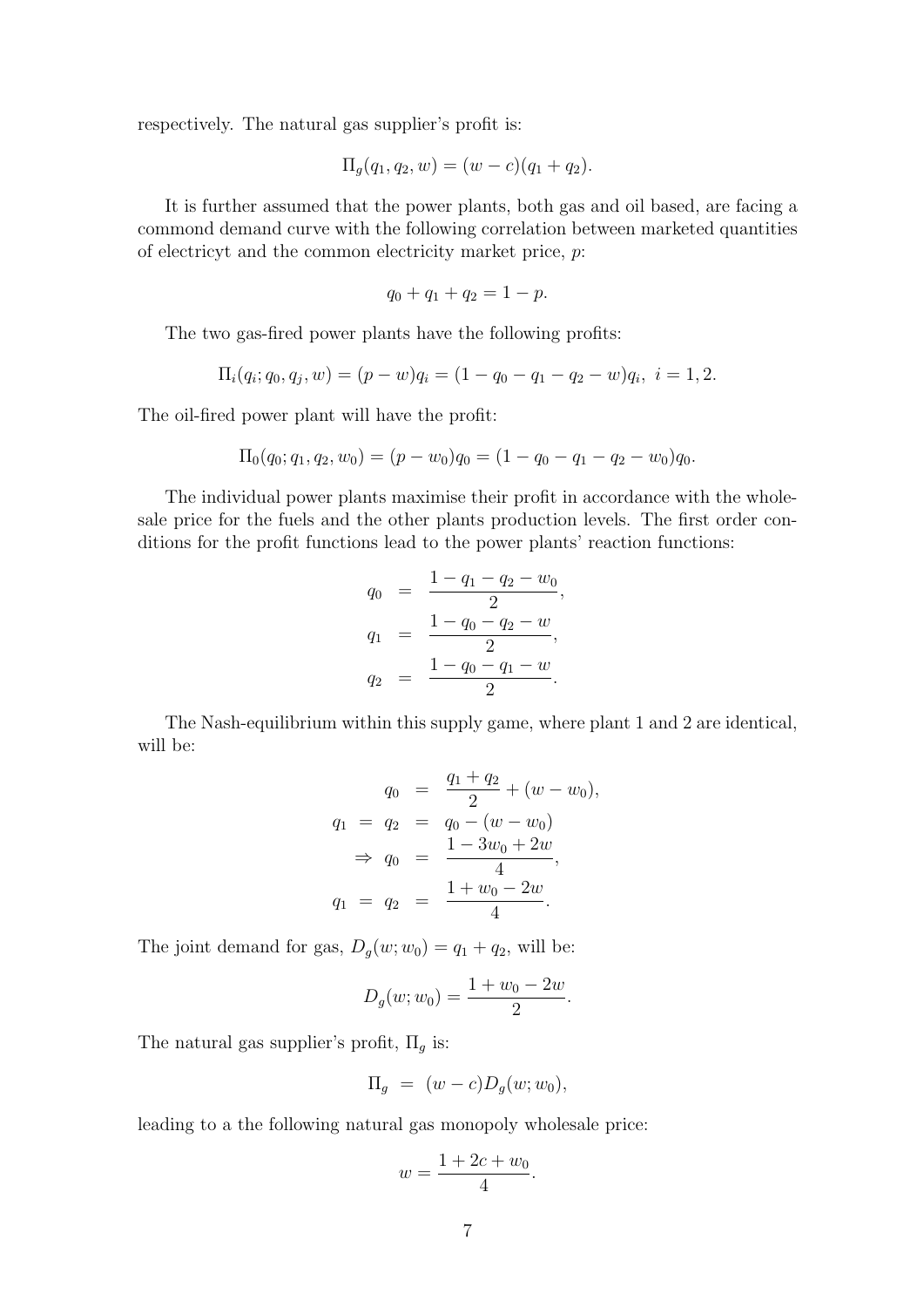Using the optimal value of w in the expressions for  $q_0$ ,  $q_1$  and  $q_2$ , the following is obtained:

$$
q_0 = \frac{3 + 2c - 5w_0}{8},
$$
  
\n
$$
q_1 = q_2 = \frac{1 - 2c + w_0}{8},
$$
  
\n
$$
\Rightarrow q \equiv q_0 + q_1 + q_2 = \frac{5 - 2c - 3w_0}{8},
$$
  
\n
$$
p = \frac{3 + 2c + 3w_0}{8}.
$$

To study the cross impact of c and  $w_0$ , the marginal reaction can be calculated:

$$
\frac{\partial q_0}{\partial c} = .25,
$$
  

$$
\frac{\partial q_1}{\partial w_0} = \frac{\partial q_2}{\partial w_0} = .125.
$$

Hence, the two parts of the electricity sector are not very sensitive to the cost conditions regarding the competing fuel.

Not surprisingly, both basic costs parameters,  $w_0$  and c, are included in the equation describing the electricity price. The following three relations explain how the costs constants c and  $w_0$  affect the diverted prices w and p:

$$
\frac{\partial w}{\partial w_0} = .25, \n\frac{\partial p}{\partial c} = .25 = -\frac{\partial q}{\partial c}, \n\frac{\partial p}{\partial w_0} = .375 = -\frac{\partial q}{\partial w_0}.
$$

Compared to the situation of the two gas power plants alone, we see that c has less impact on the electricity price. The coefficient,  $\partial p/\partial c$  was previously approximately 0.67 , but it is now reduced to approximately 0.25, implying that in the presence of oil, the gas cost becomes much less relevant in determining the electricity price. In return, the oil price will have an impact with a coefficient around 0.63, i.e. almost three times the impact of the gas costs. Hence, gas and oil prices have very different impact on the electricity prices.

The last two derivatives show that cost increase, such as fuel taxes, will only be partly passed on to the electricity market in that a cost increase of one monetary unit on both fuels will result in an increase in the electricity price of just 0.625 monetary units. Had there been total competition, the tax rise would have been passed entirely to the electricity price and the decrease in demand would have been greater. Given the market relations the fuels prove good tax objects in the sense, that both consumers and producers will share the tax burden.

The volumes derived at lead to the following profits and consumer surplus:

$$
\Pi_0 = (p - w_0)q_0
$$
  
= 
$$
\frac{(3 + 2c - 5w_0)^2}{64},
$$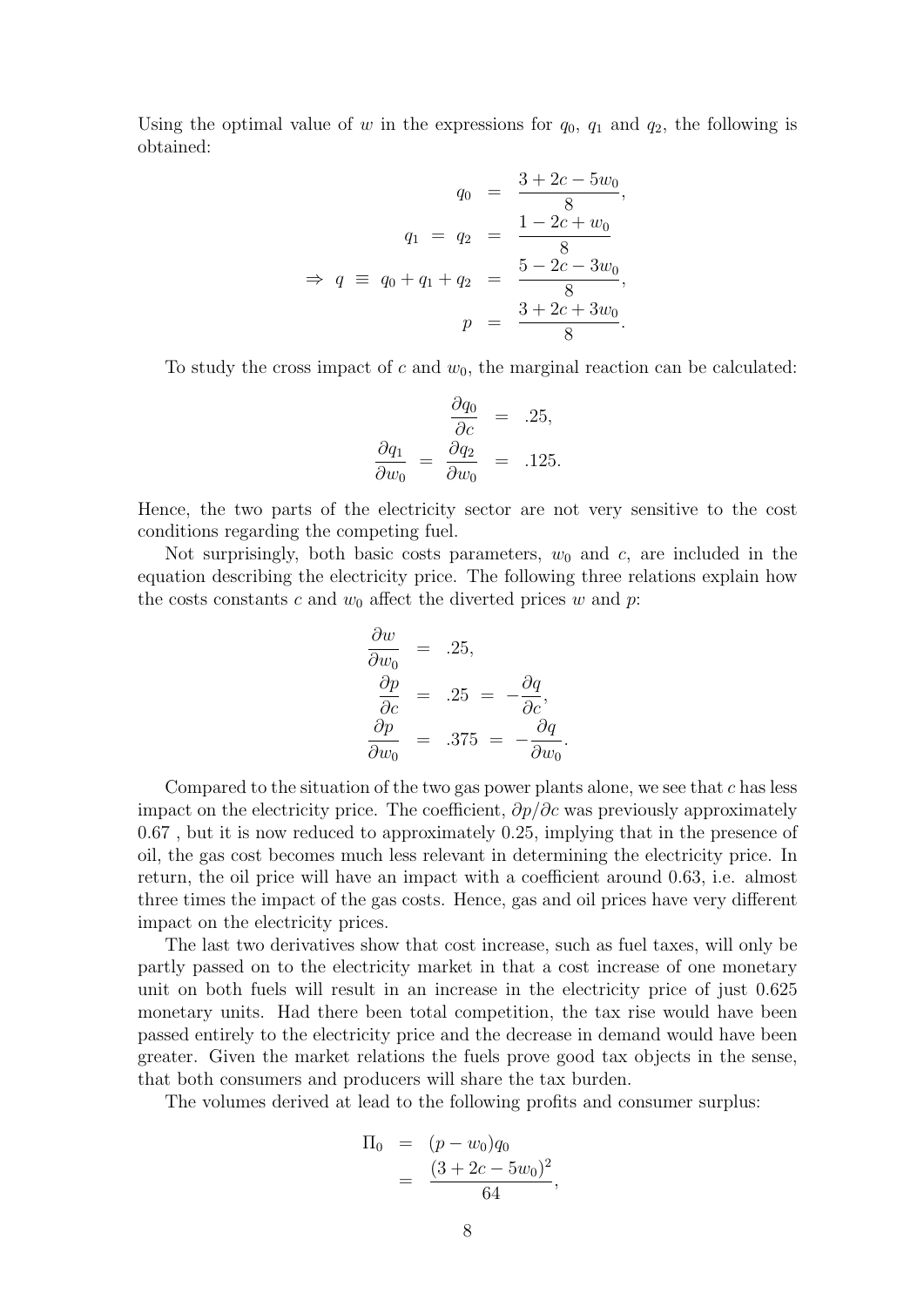$$
\Pi_g = \frac{(1+w_0-2c)^2}{16},
$$
  
\n
$$
\Pi_1 = \Pi_2 = \frac{(1+w_0-2c)^2}{64},
$$
  
\n
$$
\text{CS} = q^2/2 = \frac{(5-2c-3w_0)^2}{128}.
$$

Profit to the oil-fired plant 
$$
= \frac{(\text{3} + 2c - 5w_0)^2}{64},
$$
Profit to the gas segment 
$$
= \frac{\Pi_g + \Pi_1 + \Pi_2}{32} = \frac{3(1 + w_0 - 2c)^2}{32}.
$$

It is difficult to compare the welfare results here with the results from pure gas analysis, as both c and  $w_0$  are included in the expressions. However, an indication on the effects can be produced by letting  $w_0 = c$ , i.e. by assuming that none of the fuels have a cost advantage.

Case: 
$$
w_0 = c
$$
.  
\nProfit to oil-fired plants =  $\frac{9}{64}(1-c)^2$ ,  
\nProfit to the gas segment =  $\frac{3}{32}(1-c)^2$ ,  
\n $\Pi_0 + \Pi_g + \Pi_1 + \Pi_2 = \frac{15}{64}(1-c)^2$ ,  
\n $\text{CS} = \frac{25(1-c)^2}{128}$ ,  
\n $\text{W} = \text{CS} + \Pi_0 + \Pi_g + \Pi_1 + \Pi_2$   
\n $= \frac{55(1-c)^2}{128}$ ,  
\nDWL =  $\frac{(1-c)^2}{2} - \frac{55(1-c)^2}{128}$   
\n $= \frac{9(1-c)^2}{128}$ ,  
\nDWLR =  $\frac{9(1-c)^2/128}{(1-c)^2/2} = 9/64 = 14\%$ .

The competition from the oil-based plant reduces the market power of the natural gas supplier, and and oveerall electricity production will increase by almost 88% compare to the case with to gas-fired plants alone. This is quite high in comparison to the rise of just 13% related to introducing a third gas-fired plant. This implies that diversity is preferential to multiplicity.

The natural gas supplier's profit decreases by 2/3rd in comparison to the scenario with three gas power stations. The electricity sector's total profit is the same as with the situation relating to the three gas power stations. The two original power stations earn individually the same as the situation involving three works, but the consumer surplus has nearly tripled. The shifts have meant that the dead weight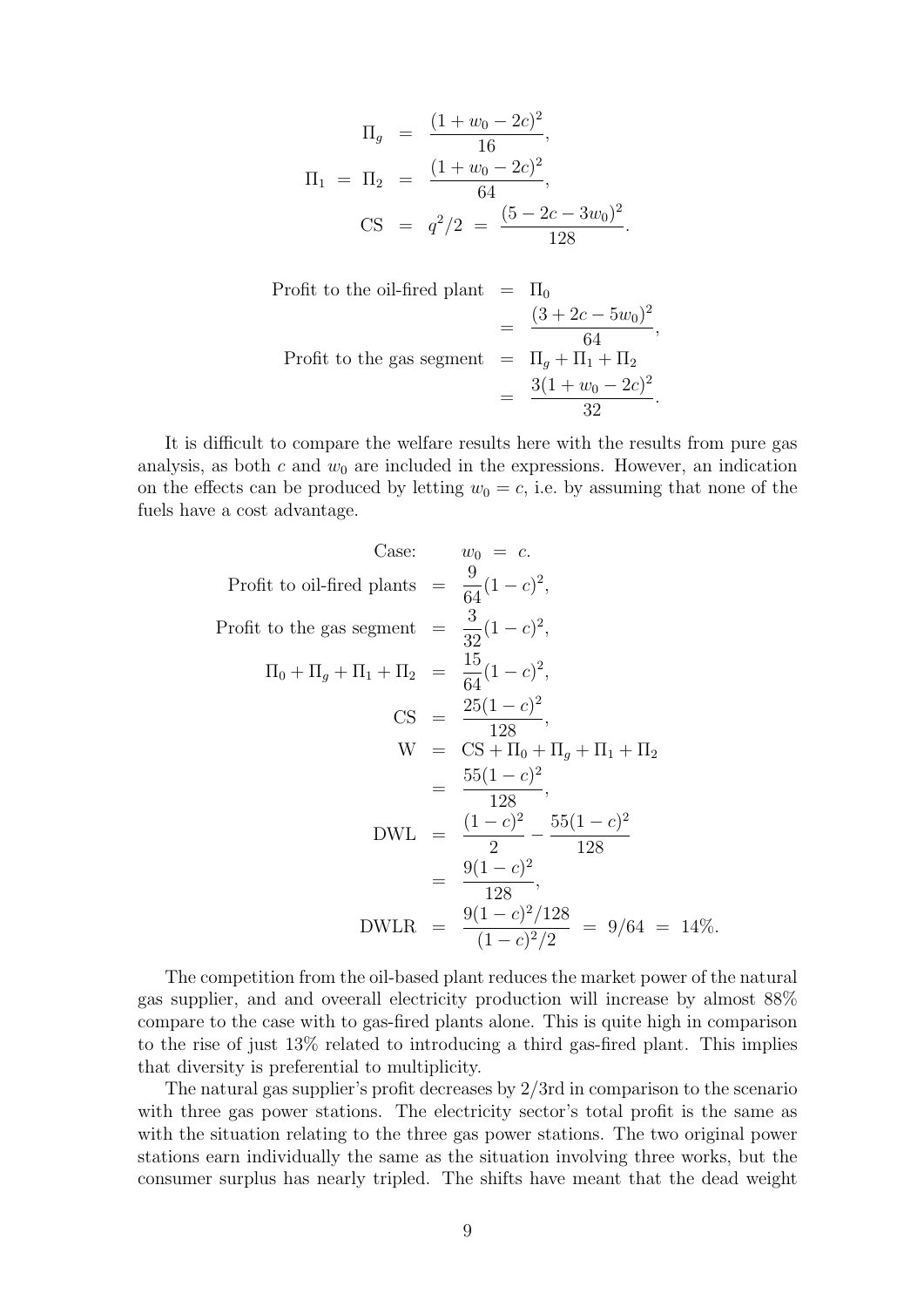loss is reduced by 2/3rd in comparison to the three gas power station scenario. The result will to a certain degree hold even though oil is more expensive than gas, because the natural gas supplier will react moderately on the oil price changes.

The figures from the analysis where  $w_0$  equals c are shown in the column headed GGO in Table 1 at the end of this article.

### 5 Vertical Integration — Two Gas-Fired Plants

The next three sections will be devoted to cases where the natural gas supplier merges with one of the gas-plant power plants (plant number 1), but continues to offer natural gas to other gas-fired competitive plants, possibly to an alternative (higher) price than prior to the merger. This market structure in its simplest form illustrated in Figure 3. We will see that many could benefit from such a configuration.



Figure 3. Market Relation III: Vertical Integration — Two gas-fired plants.

The natural gas supplier's internal transfer price with plant number 1 will disappear in the optimisation and the profit,  $\Pi_q$ , of the integrated enterprise will in a scenario with just one competing gas-fired plant be:

$$
\Pi_g = (p - c)q_1 + (w - c)q_2
$$
  
=  $(p - w)q_1 + (w - c)(q_1 + q_2),$ 

where the latter expression clearly shows changes in the object function.

The profit of the independent power plant is described by:

$$
\Pi_2 = (p - w)q_2.
$$

Including the electricity demand function yields:

$$
\Pi_g(q_1, w) = (1 - q_1 - q_2 - w)q_1 + (w - c)(q_1 + q_2),
$$
  
\n
$$
\Pi_2(q_2) = (1 - q_1 - q_2 - w)q_2.
$$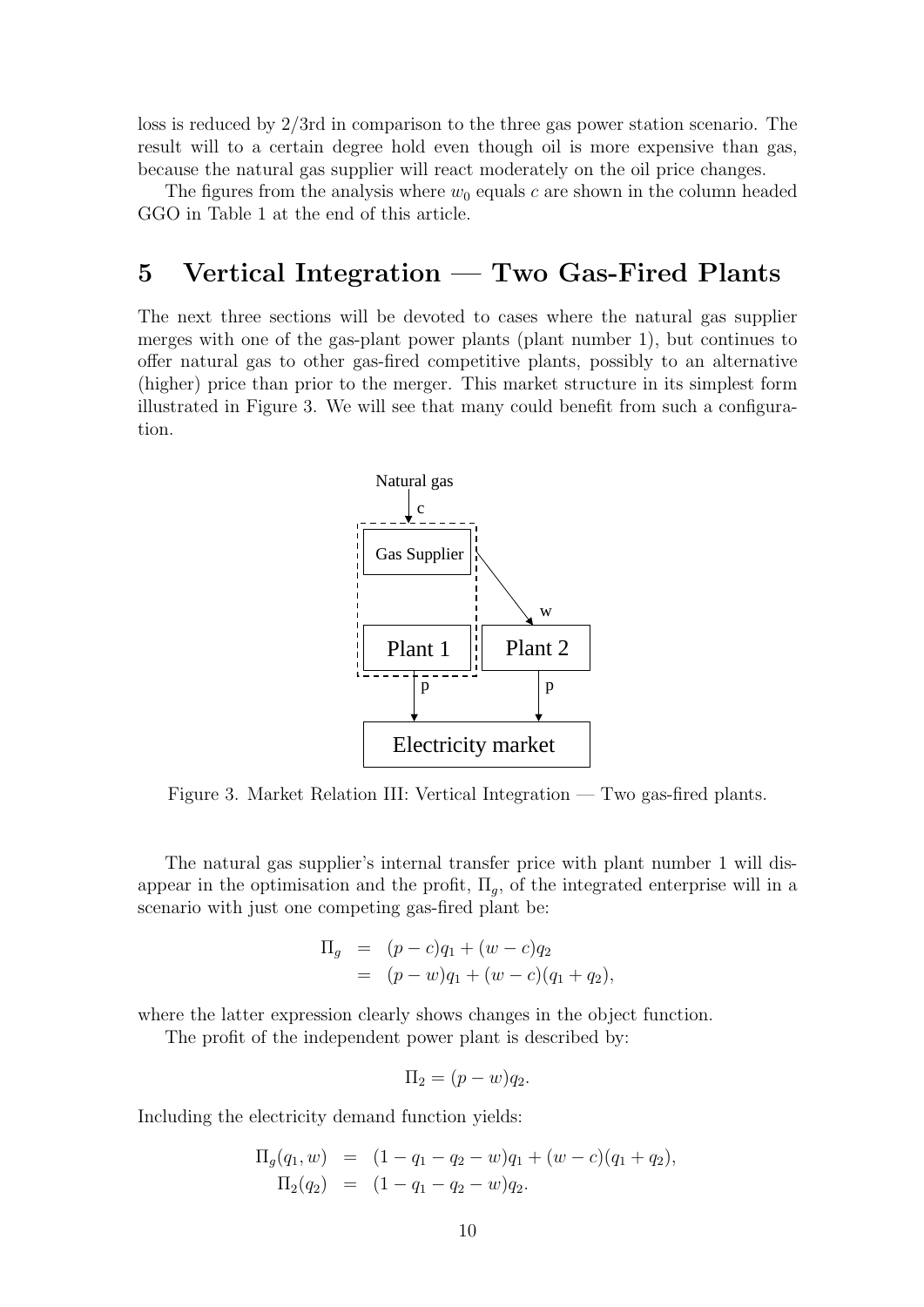Solving this equation system for a fixed w, leads to the following first-order conditions:

$$
\frac{\partial \Pi_g(q_1, w)}{\partial q_1} = 1 - 2q_1 - q_2 - c = 0, \n\frac{\partial \Pi_2(q_2)}{\partial q_2} = 1 - q_1 - 2q_2 - w = 0,
$$

indicating that they react on their individual cost levels. The two equations are reduced to

$$
q_1 + c = q_2 + w
$$
 and  $q_1 = \frac{1 - c - q_2}{2}$ ,

where the first expression clearly shows that different costs lead to different volumes even during quantity competition. Since  $w \geq c$ , we can infer that it will be the integrated organisation that will produce the most. If the equation system is further elaborated, the following is obtained:

$$
q_1 = \frac{1 - 2c + w}{3},
$$
  
\n
$$
q_2 = \frac{1 + c - 2w}{3},
$$
  
\n
$$
q_1 + q_2 = \frac{2 - c - w}{3},
$$
  
\n
$$
p = \frac{1 + c + w}{3},
$$
  
\n
$$
\Pi_g(w) = \frac{(1 - 2c + w)^2}{9} + \frac{(w - c)(1 + c - 2w)}{3},
$$
  
\n
$$
\Pi_2(w) = \frac{(1 + c - 2w)^2}{9}.
$$

The optimal value of w is obtained by differentiating  $\Pi_g$  with respect to w:

$$
\frac{\partial \Pi_g(w)}{\partial w} = \frac{5(1+c-2w)}{9} = 0
$$
  
\n
$$
\Rightarrow w = \frac{1+c}{2},
$$

leading to the same natural gas wholesale price as in the model with no integration. The difference between the two models is only clearly observed when we look more closely at the optimal volumes. To facilitate the comparison, some of the values from the analysis of two gas-based works under integration will be brought forward. These values are shown by a tilde (e.g.,  $\tilde{q}_1$ ).

$$
q_1 = \frac{1-c}{2} > \tilde{q}_1 = \frac{1-c}{6},
$$
  

$$
q_2 = 0.
$$

The integrated enterprise has in this way been successful in totally driving out the competitor - even without increasing the wholesale price. It is thus difficult for the competition authority to prove that the new integrated enterprise abuses its new dominating position. The reason for why the competitor no longer finds it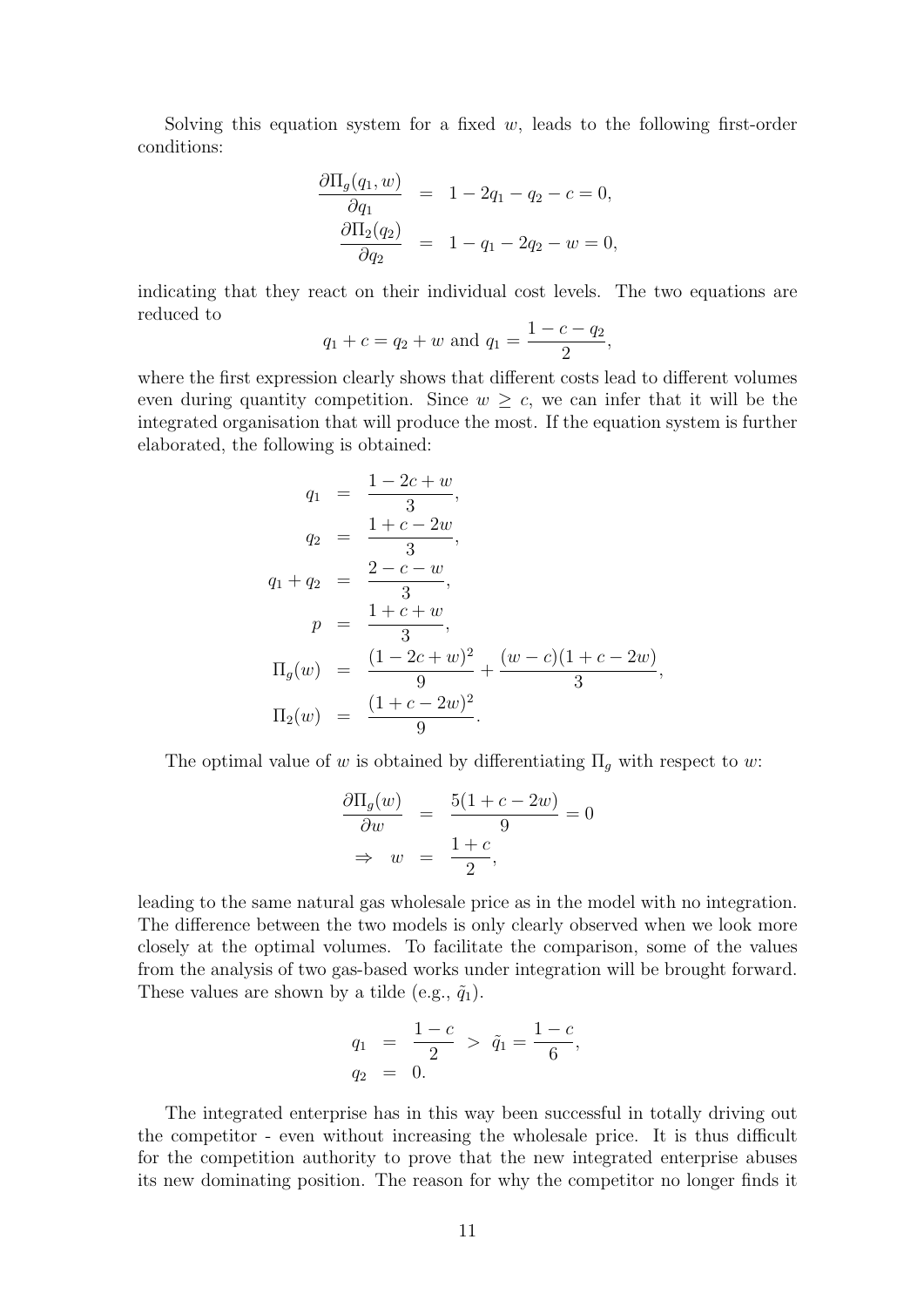feasible to participate in the market is because the integrated enterprise supplies a electricity quantity large enough to reduce the electricity price to

$$
p = \frac{1+c}{2} = \tilde{w},
$$

implying that it is no longer profitable for the competitor to demand gas at the wholesale price prevailing prior to the merger.

The relationship between the volumes offered before and after the integration is:

$$
\tilde{q}_1 + \tilde{q}_2 = \frac{1 - c}{3} < q_1 = \frac{1 - c}{2},
$$

which correspond to a  $50\%$  increase in production. This increase will result in a reduction of the dead weight loss of the remaining market imperfections at the electricity market by nearly 50%. Two real world condition could question the magnitude of the impacts found. Firstly, the result assumes that power plant 1 can triple its production without investments. Secondly, a reduction of active plants can be jeopardised the physical supply structure.

The welfare analysis shows that:

$$
CS = \frac{(1-c)^2}{8},
$$
  
\n
$$
\Pi_g = \frac{(1-c)^2}{4},
$$
  
\n
$$
W = \Pi_g + CS
$$
  
\n
$$
= \frac{5(1-c)^2}{8},
$$
  
\nDWL =  $\frac{(1-c)^2}{8},$   
\nDWLR = 25%.

We can see that the dead weight loss reduced by almost 50% compared with cases with solely gas-fired plants involving no vertical integration.

The source for this progress is elimination of the so-called "double marginalisation" (see Spengler (1950)), namely two consecutive market imperfections in the supply chain — the raw material supplier's monopoly followed by the distributors' duopoly. The market imperfections will after integration be reduced to one single monopoly. It is important here to underline that according to Lipsey & Lancaster (1956), it is not a generic characteristic that it is incremental to social welfare to reduce the number of market imperfections unless they can all be removed. Here we were just lucky that one monopolist served the society better than three players divided into two layers.

Besides the welfare gain, the new monopoly does also quite well:

$$
\Pi_g = \frac{(1-c)^2}{4}
$$
  
> 
$$
\tilde{\Pi}_g + \tilde{\Pi}_1
$$
  
= 
$$
\frac{7(1-c)^2}{36}
$$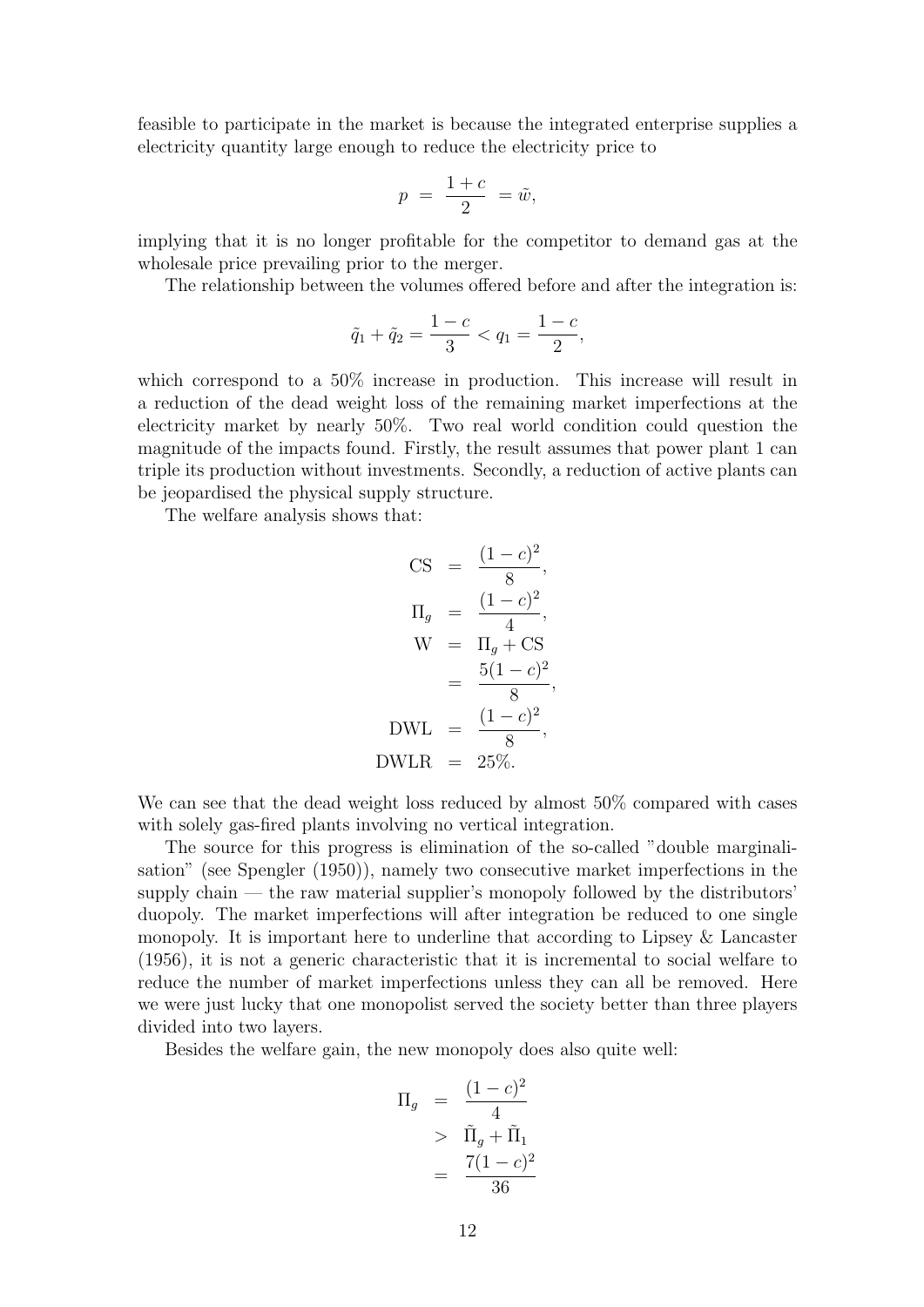The profit for the integrated enterprise is 3% higher than prior to the integration.

One last question is if it is possible for the integrated enterprise to compensate the obsolete plant for his loss. The sector's total profit without the integration would be:

$$
\tilde{\Pi}_g + \tilde{\Pi}_1 + \tilde{\Pi}_2 = \frac{(1-c)^2}{9},
$$

which is less than half of the integrated sector's profit. The difference between the two scenarios is

$$
\Pi_g - (\tilde{\Pi}_g + \tilde{\Pi}_1 + \tilde{\Pi}_2) = \frac{(1-c)^2}{4} - \frac{(1-c)^2}{9} = \frac{5(1-c)^2}{36} > \tilde{\Pi}_2 = \frac{(1-c)^2}{36},
$$

leaving excess profit that could be used to reach an agreement of suitable compensation to the company behind plant number 2.

#### 6 Vertical Integration – Three Gas-Fired Plants

If the natural gas supplier is integrated with plant number 1 out of three, we will obtain the following equation system:

$$
\Pi_g = (p - w)q_1 + (w - c)(q_1 + q_2 + q_3)
$$
  
=  $(1 - q_1 - q_2 - q_3 - w)q_1 + (w - c)(q_1 + q_2 + q_3),$   

$$
\Pi_i = (1 - q_1 - q_2 - q_3 - w)q_i, \quad i = 2, 3.
$$

Firstly, the demand for gas of the independent power stations is determined:

$$
\frac{\partial \Pi_2}{\partial q_2} = 1 - q_1 - 2q_2 - q_3 - w = 0
$$
  
\n
$$
\Rightarrow q_2 = \frac{1 - q_1 - w}{3}.
$$

For symmetry reasons  $q_2$  equals  $q_3$ .

Inserting the reaction functions for the independent power plants into the integrated enterprise's profit function, the following is obtained:

$$
\Pi_g = \left(1 - q_1 - w - \frac{2(1 - q_1 - w)}{3}\right)q_1 + (w - c)\left(q_1 + \frac{2(1 - q_1 - w)}{3}\right)
$$
  
\n
$$
= \frac{1 - q_1 - w}{3}q_1 + (w - c)\left(\frac{q_1}{3} + \frac{2(1 - w)}{3}\right)
$$
  
\n
$$
\Rightarrow \frac{\partial \Pi_g}{\partial q_1} = \frac{1 - q_1 - w}{3} - \frac{q_1}{3} + \frac{w - c}{3} = \frac{1 - 2q_1 - c}{3} = 0
$$
  
\n
$$
\Rightarrow q_1 = \frac{1 - c}{2},
$$

which is the same quantity as in the case with only one single independent power station.

The optimal wholesale price offered by the integrated enterprise is found by considering the integrated enterprise's profit,  $\Pi_g$ , as a function of the natural gas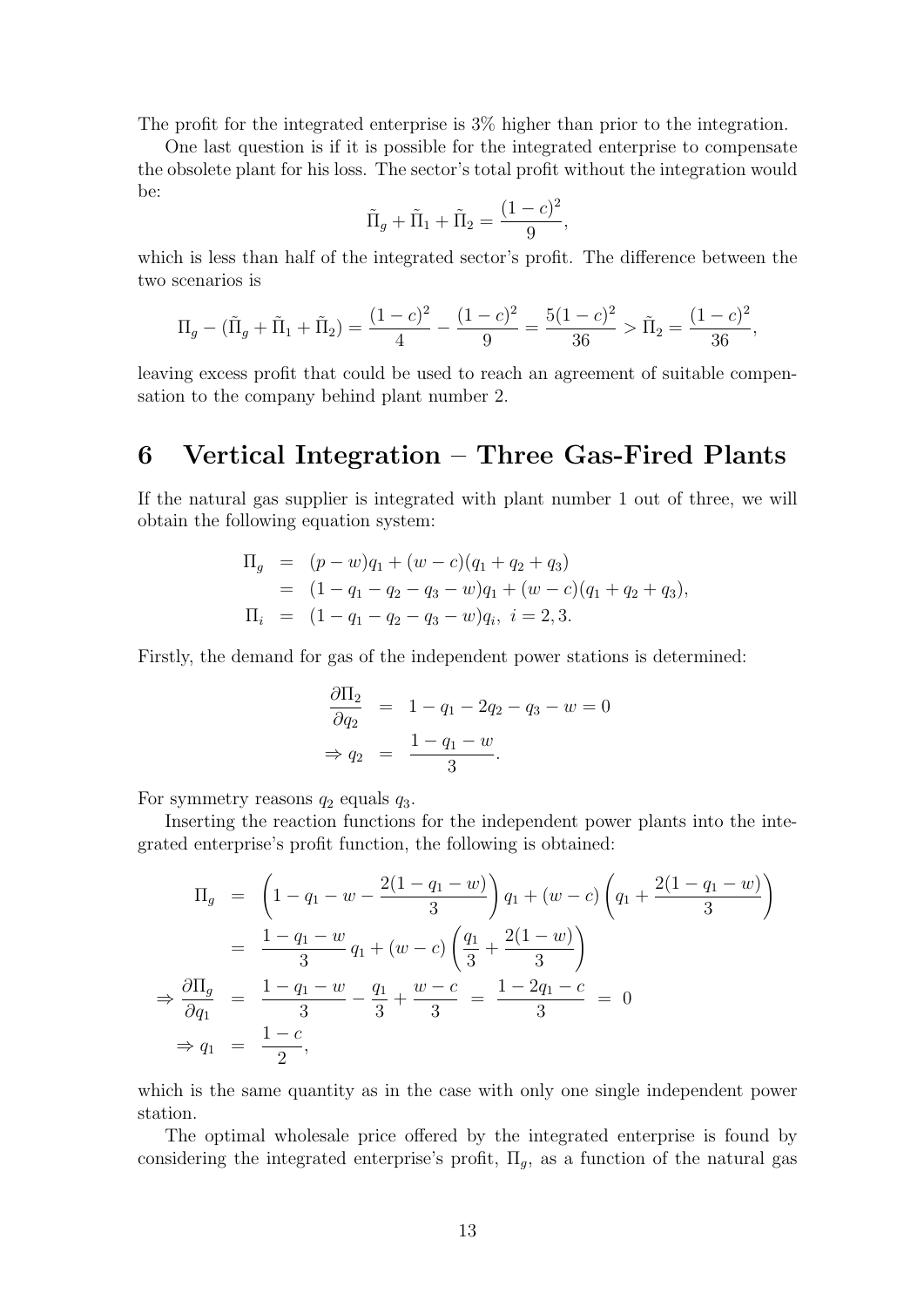wholesale price:

$$
\frac{\partial \Pi_g}{\partial w} = 1 - 2w + c = 0
$$

$$
\Rightarrow w = \frac{1+c}{2}.
$$

$$
q_2 = 2_3 = \frac{1 - q_1 - w}{3}
$$

$$
= \frac{1 - \frac{1-c}{2} - \frac{1+c}{2}}{3} = 0.
$$

The merged enterprise totally forces out the two independent power plants. The independent power plants will still formally be offered natural gas at the same price as prior to the merger. The unchanged listed price will again make it difficult for the competition authority to intervene.

The consumer have benefited from the merger because the production of electricty has increased by 33%. The merger will cause the sector's profit to change:

$$
\Pi_g = \left(1 - \frac{1 - c}{2} - c\right) \frac{1 - c}{2} = \frac{(1 - c)^2}{4}.
$$

The new profit level is only 1.5% above the sector's profit prior to the integration. There are, as in the case with two gas-fired plants, resources available to compensate the two dethroned power plants.

The welfare analysis, i.e., CS, W, DWL and DWLR, are in line with the results from the case with only two gas-fire plants. The is a welfare gain by vertical integration as it removes a double marginal problem. For policy consideration some remarks should be raised:

- The modelled situation is unrealistic because it is implicitly assumed that plant number 1 at the situation's starting point has enough idle capacity to be able to quadruple its production.
- The competition regulating authority can also expect a complaint from the dethroned power stations, which are on the other side placed legally weak because they will following the merger be offered the product at the same price as before.
- Even though the integration improves welfare, there is still a dead weight loss of 25% and it can be discussed if this is not enough reason for the competition authority to interfere.

#### 7 Vertical Integration with Competing Fuels

As the analysis of the gas section shows, it was not only a great incitement for the natural gas supplier to merge with one of the power plants, but this merger was also beneficial to the consumers. The natural gas supplier's feasible strategies will, in a mixed sector, be limited by the indirect relation to the world market price of oil. Figure 4 shows vertical integration in a mixed sector.

Allow, as previously,  $\Pi_0$ ,  $\Pi_a$  and  $\Pi_2$  to denote the profits at the oil-based power plants, and the merger of the natural gas supplier and power plant 1, and power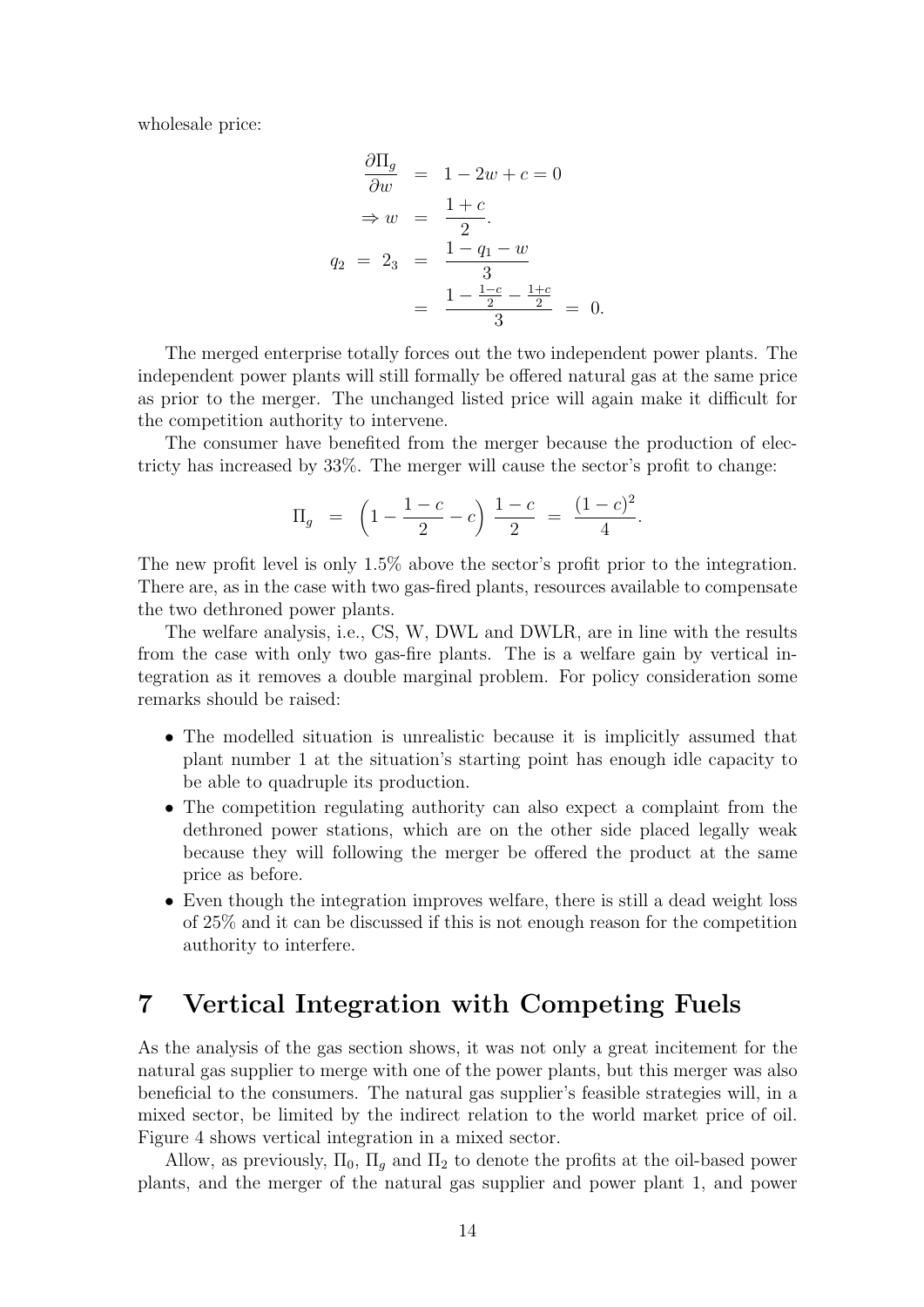

Figure 4. Market Relations IV: Vertical integration in the gas-fired part of a mixed electricity sector.

plant 2, respectively. These profits will become:

$$
\Pi_0 = (p - w_0)q_0 = (1 - q_0 - q_1 - q_2 - w_0)q_0,
$$
  
\n
$$
\Pi_g = (p - c)q_1 + (w - c)q_2 = (1 - q_0 - q_1 - q_2 - c)q_1 + (w - c)q_2,
$$
  
\n
$$
\Pi_2 = (p - w)q_2 = (1 - q_0 - q_1 - q_2 - w)q_2.
$$

As the three market participants attempt to maximise their own profit given the other participants' behaviour, the equilibrium will be characterised by the following relations:

$$
\frac{\partial \Pi_0}{\partial q_0} = 1 - 2q_0 - q_1 - q_2 - w_0 = 0
$$
  
\n
$$
\Rightarrow q_0 = \frac{1 - q_1 - q_2 - w_0}{2},
$$
  
\n
$$
\frac{\partial \Pi_g}{\partial q_1} = 1 - q_0 - 2q_1 - q_2 - c = 0
$$
  
\n
$$
\Rightarrow q_1 = \frac{1 - q_0 - q_2 - c}{2},
$$
  
\n
$$
\frac{\partial \Pi_2}{\partial q_2} = 1 - q_0 - q_1 - 2q_2 - w = 0
$$
  
\n
$$
\Rightarrow q_0 = \frac{1 - q_0 - q_1 - w}{2}.
$$

If these three first-order conditions are compared, the following will be obtained:

$$
q_0 = \frac{1 - 3w_0 + c + w}{4},
$$
  
\n
$$
q_1 = \frac{1 + w_0 - 3c + w}{4},
$$
  
\n
$$
q_2 = \frac{1 + w_0 + c - 3w}{4}.
$$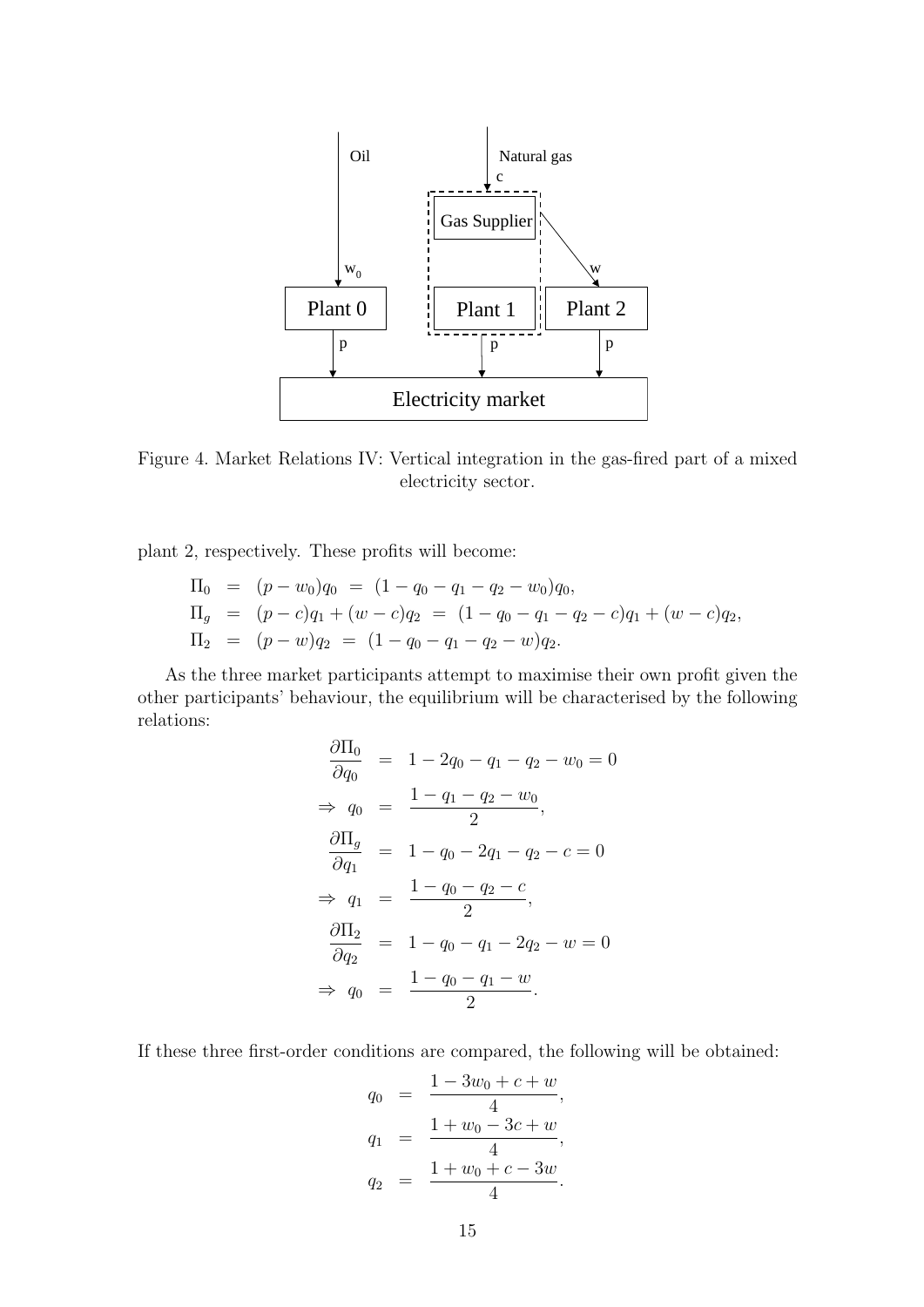There exists one further first-order condition related to w:

$$
\frac{\partial \Pi_g}{\partial w} = q_2.
$$

This condition will lead to either  $q_2$  being equal to zero, or w being infinite, implying  $q_2$  equal to zero in all circumstances. Setting  $q_2 = 0$  in the expression for  $q_2$  yields:

$$
w = \frac{1 + w_0 + c}{3},
$$
  
\n
$$
q_0 = \frac{1 - 2w_0 + c}{3},
$$
  
\n
$$
q_1 = \frac{1 + w_0 - 2c}{3},
$$
  
\n
$$
q_2 = 0,
$$
  
\n
$$
q_0 + q_1 + q_2 = \frac{1 - w_0}{3} + \frac{1 - c}{3}.
$$

Simplifying by setting  $w_0 = c$  yields:

$$
w = \frac{1+2c}{3},
$$
  
\n
$$
q_0 = q_1 = \frac{1-c}{3},
$$
  
\n
$$
\Pi_0 = \Pi_g = \frac{(1-c)^2}{9},
$$
  
\n
$$
\text{CS} = q^2/2 = \frac{2(1-c)^2}{9},
$$
  
\n
$$
\text{W} = \Pi_0 + \Pi_g + \text{CS} = \frac{4(1-c)^2}{9},
$$
  
\n
$$
\text{DWL} = \frac{(1-c)^2}{18},
$$
  
\nDWLR = 1/9 = 11%.

There is still an economic incentive for the natural gas supplier to carry out the integration in that his integrated profit will be 19% greater than the profit in the gas sector prior to the integration. The society's gain by allowing vertical integration here is not so great. The integration only contributes by reducing the dead weight loss by 27%, compared to 43% and 36% in the unmixed case with two and three gas-fired plants respectively. There is, therefore, still competition from the oil sector, which provides the largest contribution to reducing the affect of the imperfections.

### 8 Welfare Analyses and Policy Recommendations

The main results from the analyses are organised in columns in Table 1. The first column, SO, corresponds to the social optimum where social welfare is optimised by letting marginal value equal marginal cost. In the social optimum in the present analysis all social welfare is assigned to the consumers. This is due to the cost linearity assumed. Non-constant cost would alter this result without tampering with the overall conclusions.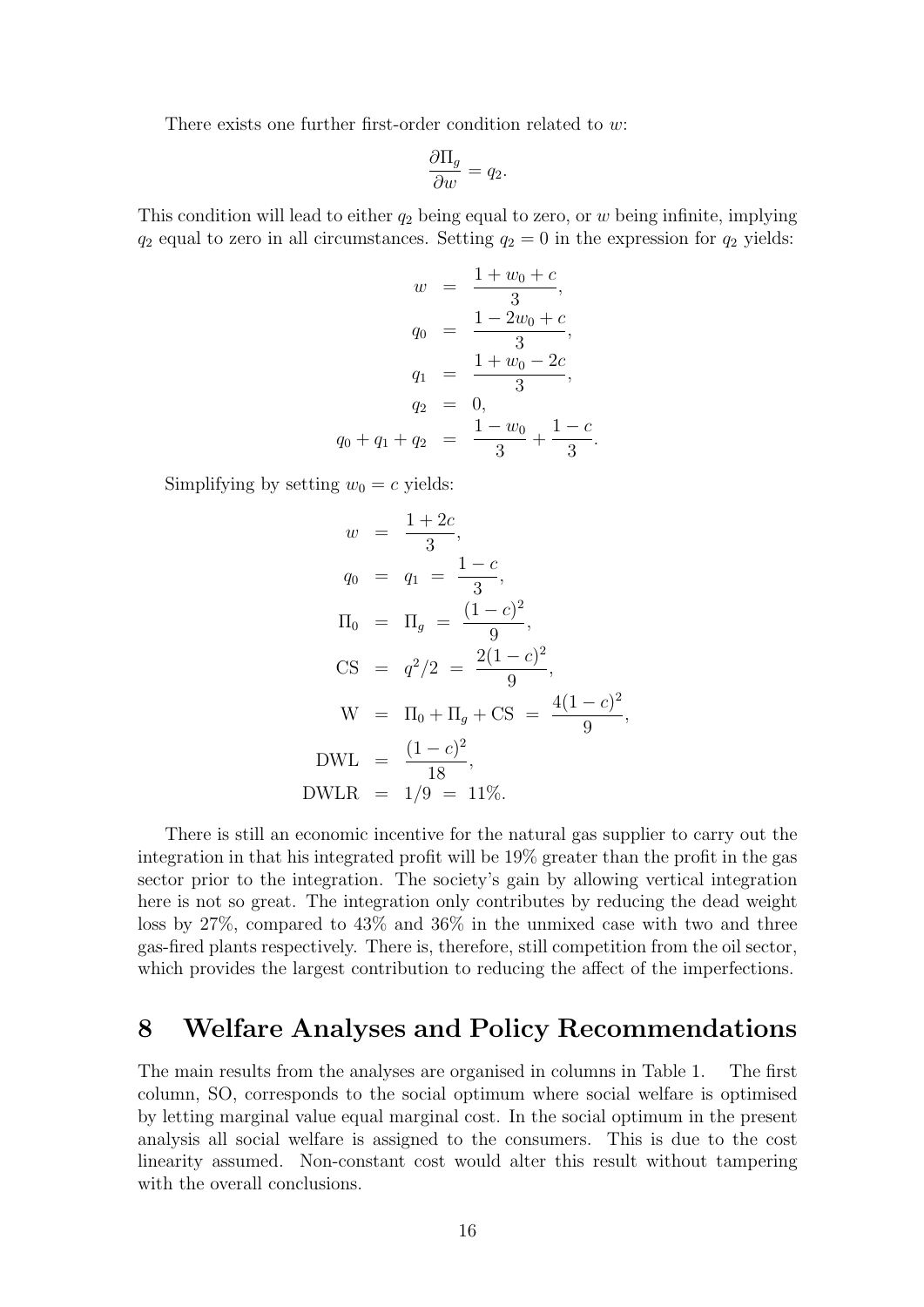|                                                                                                                                                                                                                                                                                                                        |                                                               | No integration                                                                                                |                                                                                                                                                                                                                                      |                                                                                                                                                                                                                                                                                          | Vertical integration                                                                   |                                                                                               |                                                                                                                         |
|------------------------------------------------------------------------------------------------------------------------------------------------------------------------------------------------------------------------------------------------------------------------------------------------------------------------|---------------------------------------------------------------|---------------------------------------------------------------------------------------------------------------|--------------------------------------------------------------------------------------------------------------------------------------------------------------------------------------------------------------------------------------|------------------------------------------------------------------------------------------------------------------------------------------------------------------------------------------------------------------------------------------------------------------------------------------|----------------------------------------------------------------------------------------|-----------------------------------------------------------------------------------------------|-------------------------------------------------------------------------------------------------------------------------|
|                                                                                                                                                                                                                                                                                                                        | SO <sub>1</sub>                                               | GG                                                                                                            | GGG                                                                                                                                                                                                                                  | GGO                                                                                                                                                                                                                                                                                      | GG                                                                                     | GGG                                                                                           | GGO                                                                                                                     |
| $\,p\,$                                                                                                                                                                                                                                                                                                                | $\mathcal{C}$                                                 |                                                                                                               |                                                                                                                                                                                                                                      |                                                                                                                                                                                                                                                                                          |                                                                                        |                                                                                               |                                                                                                                         |
| $\boldsymbol{w}$                                                                                                                                                                                                                                                                                                       | $\mathcal{C}$                                                 |                                                                                                               |                                                                                                                                                                                                                                      |                                                                                                                                                                                                                                                                                          |                                                                                        |                                                                                               |                                                                                                                         |
| $p - c$                                                                                                                                                                                                                                                                                                                | $\overline{0}$                                                | $\begin{array}{c c}\n\hline\n\frac{2+c}{3} \\ \hline\n\frac{1+c}{2} \\ \hline\n\frac{2(1-c)}{3}\n\end{array}$ | $\frac{\frac{5+3c}{8}}{\frac{1+c}{8}}$                                                                                                                                                                                               | $\begin{tabular}{c c} 3+5c & 8 \\ \hline 8+3c & 4 \\ 1+3c & 8 \\ \hline 3(1-c) & 8 \\ \hline 3(1-c) & 1-c \\ 1-c & 8 \\ \hline 8 & 1-c \\ 8 & 1-c \\ \hline 9(1-c)^2 & 16 \\ \hline 64 & (1-c)^2 & 16 \\ \hline 164 & (1-c)^2 & 64 \\ \hline 164 & (1-c)^2 & 64 \\ \hline \end{tabular}$ | $\frac{\frac{1+c}{2}}{\frac{1+c}{2}}$ $\frac{1-c}{2}$                                  | $\frac{\frac{1+c}{2}}{\frac{1+c}{2}}$ $\frac{1-c}{2}$                                         | $\frac{1+2c}{3}$ $\frac{1+2c}{3}$ $\frac{1-c}{3}$ $\frac{1-c}{3}$ $\frac{1-c}{3}$ 0                                     |
| $q_{0}% =\sqrt{q_{0}}\left( \sqrt{q_{0}}-1\right)$                                                                                                                                                                                                                                                                     | $\rm n.a.$                                                    | $\rm n.a.$                                                                                                    | n.a.                                                                                                                                                                                                                                 |                                                                                                                                                                                                                                                                                          |                                                                                        | n.a.                                                                                          |                                                                                                                         |
| $q_{\rm 1}$                                                                                                                                                                                                                                                                                                            |                                                               |                                                                                                               |                                                                                                                                                                                                                                      |                                                                                                                                                                                                                                                                                          |                                                                                        |                                                                                               |                                                                                                                         |
| $q_{\rm 2}$                                                                                                                                                                                                                                                                                                            |                                                               |                                                                                                               |                                                                                                                                                                                                                                      |                                                                                                                                                                                                                                                                                          | n.a.<br>$\frac{1-c}{2}$<br>0                                                           | $\begin{array}{c}\n\frac{1-c}{2} \\ 0 \\ 0\n\end{array}$                                      |                                                                                                                         |
| $q_{3}% ,\bar{q}_{3}+\bar{q}_{1}+q_{2}+q_{3}+q_{4}+q_{5}% ,\bar{q}_{2}+q_{6}% ,\bar{q}_{2}+q_{7},\bar{q}_{3}+q_{7},\bar{q}_{4}+q_{6}% ,\bar{q}_{5}+q_{7},\bar{q}_{6}+q_{7},\bar{q}_{7}+q_{8},\bar{q}_{8}+q_{8},\bar{q}_{9}+q_{10}+q_{11}+q_{12}+q_{13}+q_{14}+q_{15}+q_{16},\bar{q}_{10}+q_{11}+q_{12}+q_{13}+q_{14}+$ |                                                               |                                                                                                               |                                                                                                                                                                                                                                      |                                                                                                                                                                                                                                                                                          | n.a.                                                                                   |                                                                                               | $\rm n.a.$                                                                                                              |
| $\sum q_i$                                                                                                                                                                                                                                                                                                             | $rac{1-c}{\frac{3}{3}}$<br>$rac{1-c}{\frac{1-c}{3}}$<br>$1-c$ | $\begin{array}{r}\n\frac{1-c}{6} \\ \frac{1-c}{6} \\ n.a. \\ \frac{1-c}{3}\n\end{array}$                      | $rac{1-c}{8}$<br>$rac{1-c}{8}$<br>$rac{1-c}{8}$<br>$rac{3(1-c)}{8}$                                                                                                                                                                  |                                                                                                                                                                                                                                                                                          | $\frac{1-c}{2}$                                                                        | $\frac{1-c}{2}$                                                                               | $\frac{\frac{2(1-c)}{3}}{\frac{(1-c)^2}{9}}$ $\frac{(1-c)^2}{9}$                                                        |
| $\Pi_0$                                                                                                                                                                                                                                                                                                                | n.a.                                                          | n.a.                                                                                                          | n.a.                                                                                                                                                                                                                                 |                                                                                                                                                                                                                                                                                          | n.a.<br>$\frac{(1-c)^2}{4}$                                                            | n.a.                                                                                          |                                                                                                                         |
| $\Pi_g$                                                                                                                                                                                                                                                                                                                | $\overline{0}$                                                |                                                                                                               |                                                                                                                                                                                                                                      |                                                                                                                                                                                                                                                                                          |                                                                                        | $\frac{(1-c)^2}{4}$                                                                           |                                                                                                                         |
| $\Pi_1$                                                                                                                                                                                                                                                                                                                | $\overline{0}$                                                |                                                                                                               |                                                                                                                                                                                                                                      |                                                                                                                                                                                                                                                                                          | n.a.                                                                                   | n.a.                                                                                          | n.a.                                                                                                                    |
| $\Pi_2$                                                                                                                                                                                                                                                                                                                | $\overline{0}$                                                | $\frac{(1-c)^2}{6}$ $\frac{(1-c)^2}{36}$ $\frac{(1-c)^2}{36}$                                                 | $\begin{array}{l} \frac{3(1-c)^2}{16}\\ \frac{(1-c)^2}{64}\\ \frac{(1-c)^2}{64}\\ \frac{(1-c)^2}{64}\\ \frac{15(1-c)^2}{128}\\ \frac{9(1-c)^2}{128}\\ \frac{25(1-c)^2}{128}\\ \frac{25(1-c)^2}{128}\\ \frac{39\%}{39\%} \end{array}$ |                                                                                                                                                                                                                                                                                          | $\overline{0}$                                                                         | $\overline{0}$                                                                                | $\overline{0}$                                                                                                          |
| $\Pi_3$                                                                                                                                                                                                                                                                                                                | $\overline{0}$                                                | n.a.                                                                                                          |                                                                                                                                                                                                                                      | n.a.                                                                                                                                                                                                                                                                                     | n.a.                                                                                   | $\overline{0}$                                                                                | n.a.                                                                                                                    |
| $\sum \Pi_i$                                                                                                                                                                                                                                                                                                           | $\overline{0}$                                                | $\frac{2(1-c)^2}{9}$                                                                                          |                                                                                                                                                                                                                                      | $\frac{15(1-c)^2}{64}$<br>$\frac{25(1-c)^2}{128}$<br>$\frac{128}{9(1-c)^2}$<br>$\frac{128}{128}$<br>$14\%$                                                                                                                                                                               | $\frac{(1-c)^2}{4}$                                                                    | $\frac{(1-c)^2}{4}$                                                                           | $\begin{array}{l} \frac{2(1-c)^2}{9}\\ \frac{2(1-c)^2}{9}\\ \frac{4(1-c)^2}{9}\\ \frac{(1-c)^2}{18}\\ 11\% \end{array}$ |
| $\overline{\text{CS}}$                                                                                                                                                                                                                                                                                                 |                                                               |                                                                                                               |                                                                                                                                                                                                                                      |                                                                                                                                                                                                                                                                                          |                                                                                        |                                                                                               |                                                                                                                         |
| W                                                                                                                                                                                                                                                                                                                      | $\frac{(1-c)^2}{\frac{2}{2}}$<br>$\frac{(1-c)^2}{2}$          | $\frac{\frac{9}{(1-c)^2}}{\frac{18}{18}}$<br>$\frac{2(1-c)^2}{9}$                                             |                                                                                                                                                                                                                                      |                                                                                                                                                                                                                                                                                          | $\frac{\frac{4}{(1-c)^2}}{\frac{8}{(1-c)^2}}$ $\frac{(1-c)^2}{8}}$ $\frac{25\%}{25\%}$ | $\frac{\frac{4}{(1-c)^2}}{\frac{3(1-c)^2}{8}}$<br>$\frac{(1-c)^2}{8}}$<br>$\frac{25\%}{25\%}$ |                                                                                                                         |
| <b>DWL</b>                                                                                                                                                                                                                                                                                                             | $\overline{0}$                                                |                                                                                                               |                                                                                                                                                                                                                                      |                                                                                                                                                                                                                                                                                          |                                                                                        |                                                                                               |                                                                                                                         |
|                                                                                                                                                                                                                                                                                                                        |                                                               |                                                                                                               |                                                                                                                                                                                                                                      |                                                                                                                                                                                                                                                                                          |                                                                                        |                                                                                               |                                                                                                                         |
| <b>DWLR</b>                                                                                                                                                                                                                                                                                                            | $\overline{0}$                                                | $44\%$                                                                                                        |                                                                                                                                                                                                                                      |                                                                                                                                                                                                                                                                                          |                                                                                        |                                                                                               |                                                                                                                         |

Table 1. Summary of the results from the analyses.

The six scenarios could be compared on two criteria: (1) their effectiveness, i.e. their ability to avoid dead weight losses; and (2) their distributional effect.

Comparing all scenarios there is hardly any difference in the electricity and gas sectors' total profit. The total profits range from  $0.22(1-c)^2$  to  $0.25(1-c)^2$ . The consumer surplus varies somewhat more, i.e., by nearly a factor four from the lowest value,  $0.06(1-c)^2$  to the highest,  $0.22(1-c)^2$ . It should be noted, that consumer surplus in the oligopoly scenarios never exceed the profits to the electricity and gas sectors.

With regard to the distribution criteria, there is hardly any difference in the order of priority of the seven scenarios as to whether one uses consumer surplus (CS) or the relative dead weight loss (DWLR) as criteria. The distributional result thus makes it easier to implement forced changes in the structure.

The most effective alternative to perfect competition is scenario GGO under vertical integration. The double marginalisation problem is eliminated here – the gas-supplier is under pressure from the world market price of oil. Only 11% of the potential social welfare is lost here, which can seem surprising because production is only 2/3rd of the optimal level. That this loss in production does not amount to more is due to the decreasing marginal value of the electricity production. The social welfare is distributed equally between the producers sector and the consumers. The two power plants share equally and will, therefore, receive 25% of the social welfare.

The profit of the oil-fired power plants is reduced by 12% and the gas-fired power plant number 2 has to shut down. However, a secondary result of the integration